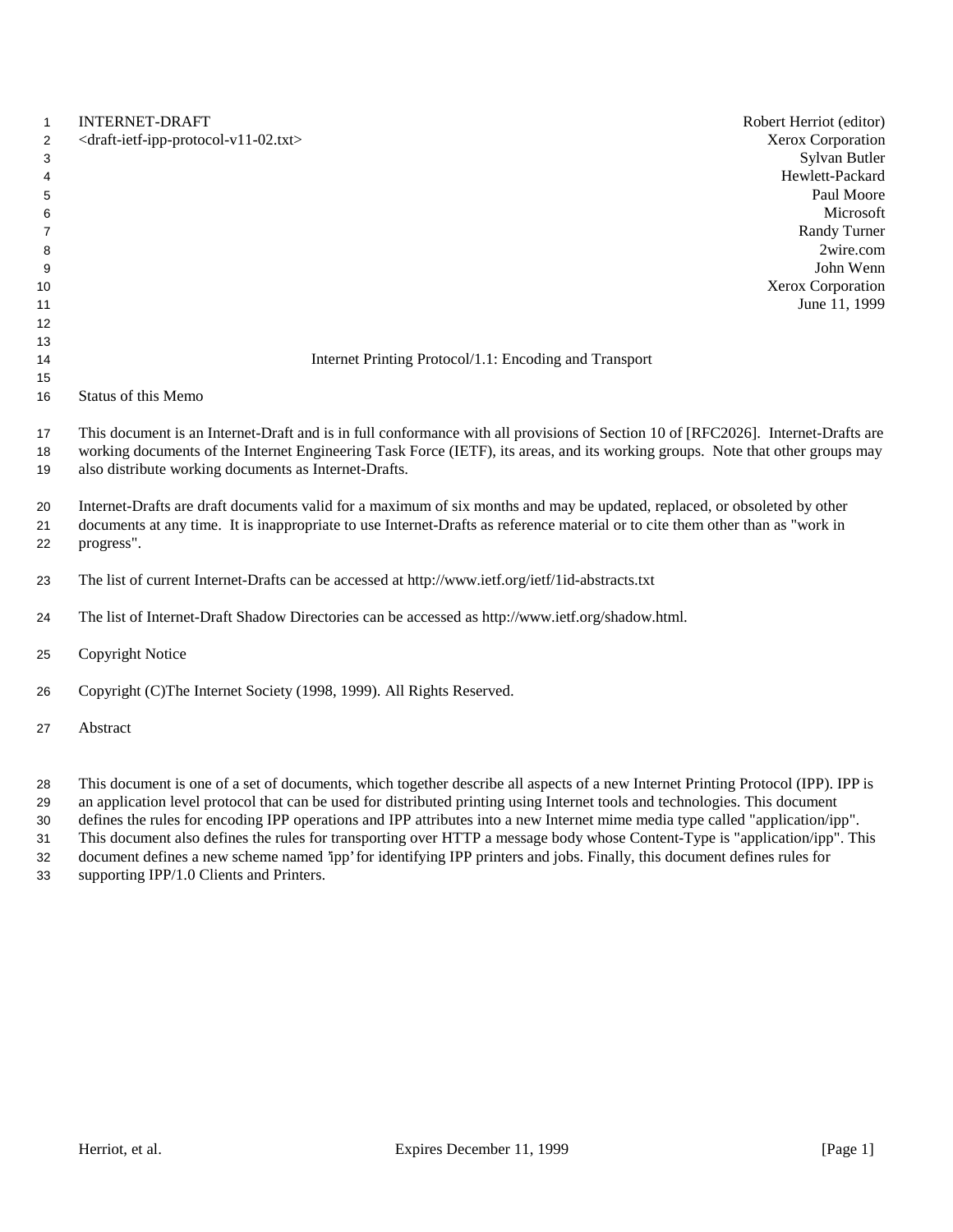The full set of IPP documents includes:

- Design Goals for an Internet Printing Protocol [RFC2567]
- Rationale for the Structure and Model and Protocol for the Internet Printing Protocol [RFC2568]
- Internet Printing Protocol/1.1: Model and Semantics [ipp-mod]
- Internet Printing Protocol/1.1: Encoding and Transport (this document)
- Internet Printing Protocol/1.1: Implementer's Guide [ipp-iig]
- Mapping between LPD and IPP Protocols [RFC2069]

The document, "Design Goals for an Internet Printing Protocol", takes a broad look at distributed printing functionality, and it

enumerates real-life scenarios that help to clarify the features that need to be included in a printing protocol for the Internet. It

identifies requirements for three types of users: end users, operators, and administrators. It calls out a subset of end user

requirements that are satisfied in IPP/1.1. A few OPTIONAL operator operations have been added to IPP/1.1.

 The document, "Rationale for the Structure and Model and Protocol for the Internet Printing Protocol", describes IPP from a high level view, defines a roadmap for the various documents that form the suite of IPP specification documents, and gives background and rationale for the IETF working group's major decisions.

 The document, "Internet Printing Protocol/1.1: Model and Semantics", describes a simplified model with abstract objects, their attributes, and their operations that are independent of encoding and transport. It introduces a Printer and a Job object. The Job object optionally supports multiple documents per Job. It also addresses security, internationalization, and directory issues.

 The document "Internet Printing Protocol/1.1: Implementer's Guide", gives advice to implementers of IPP clients and IPP objects.

 The document "Mapping between LPD and IPP Protocols" gives some advice to implementers of gateways between IPP and LPD (Line Printer Daemon) implementations.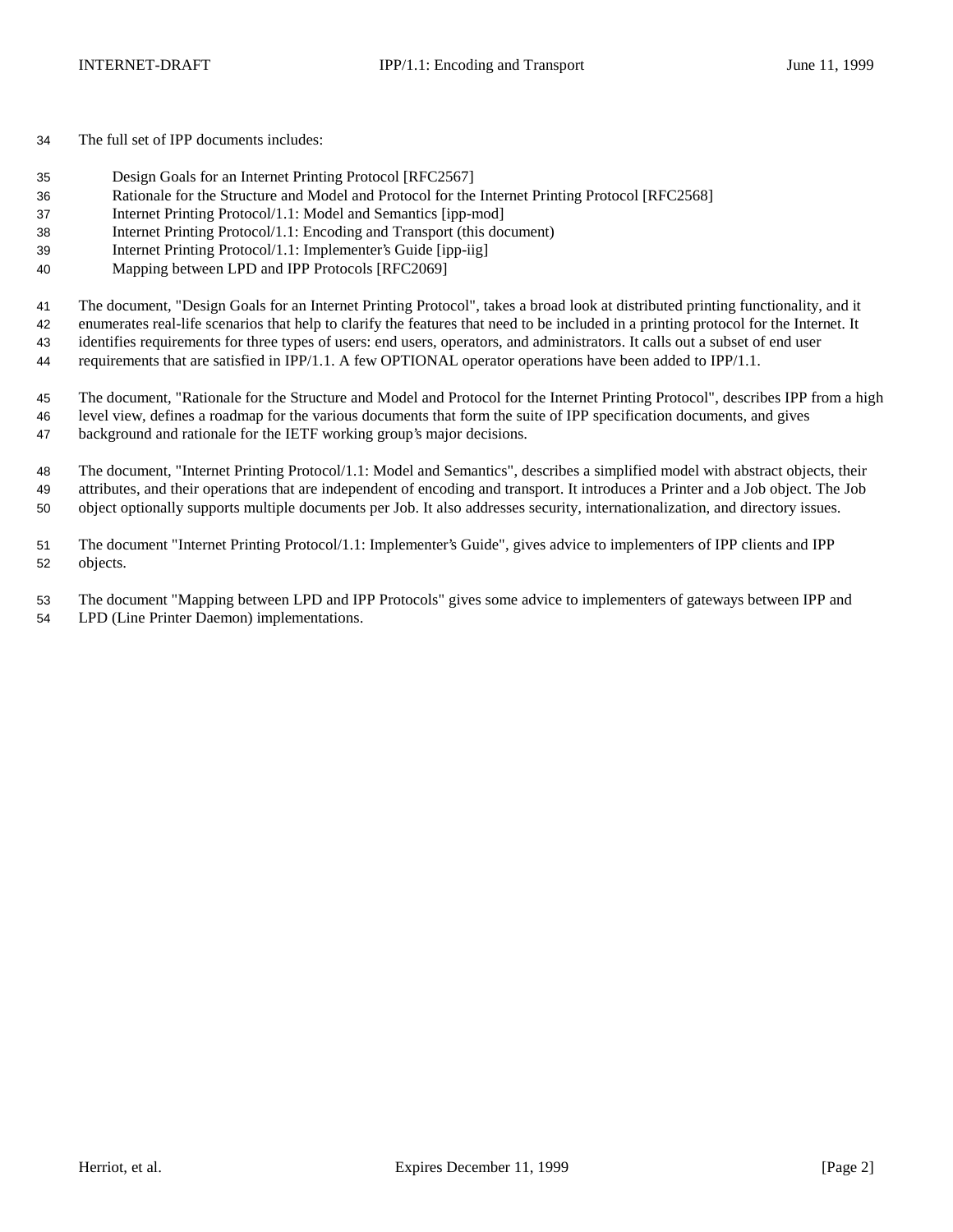|  | Table of Contents |
|--|-------------------|
|--|-------------------|

| 56 | 1.  |      |  |  |
|----|-----|------|--|--|
| 57 | 2.  |      |  |  |
| 58 | 3.  |      |  |  |
| 59 |     | 3.1  |  |  |
| 60 |     | 3.2  |  |  |
| 61 |     | 3.3  |  |  |
| 62 |     | 3.4  |  |  |
| 63 |     | 3.5  |  |  |
| 64 |     | 3.6  |  |  |
| 65 |     | 3.7  |  |  |
| 66 |     |      |  |  |
| 67 |     |      |  |  |
| 68 |     | 3.8  |  |  |
| 69 |     | 3.9  |  |  |
| 70 |     | 3.10 |  |  |
| 71 |     | 3.11 |  |  |
| 72 |     | 3.12 |  |  |
| 73 | 4.  |      |  |  |
| 74 | 5.  |      |  |  |
| 75 | 6.  |      |  |  |
| 76 |     | 6.1  |  |  |
| 77 |     |      |  |  |
| 78 |     |      |  |  |
| 79 |     | 6.2  |  |  |
| 80 | 7.  |      |  |  |
| 81 |     | 7.1  |  |  |
| 82 |     | 7.2  |  |  |
| 83 | 8.  |      |  |  |
| 84 | 9.  |      |  |  |
| 85 | 10. |      |  |  |
| 86 | 11. |      |  |  |
| 87 |     | 11.1 |  |  |
| 88 |     | 11.2 |  |  |
| 89 |     | 11.3 |  |  |
| 90 |     | 11.4 |  |  |
| 91 |     | 11.5 |  |  |
| 92 |     | 11.6 |  |  |
| 93 |     | 11.7 |  |  |
| 94 |     | 11.8 |  |  |
| 95 | 12. |      |  |  |
| 96 |     |      |  |  |
| 97 |     |      |  |  |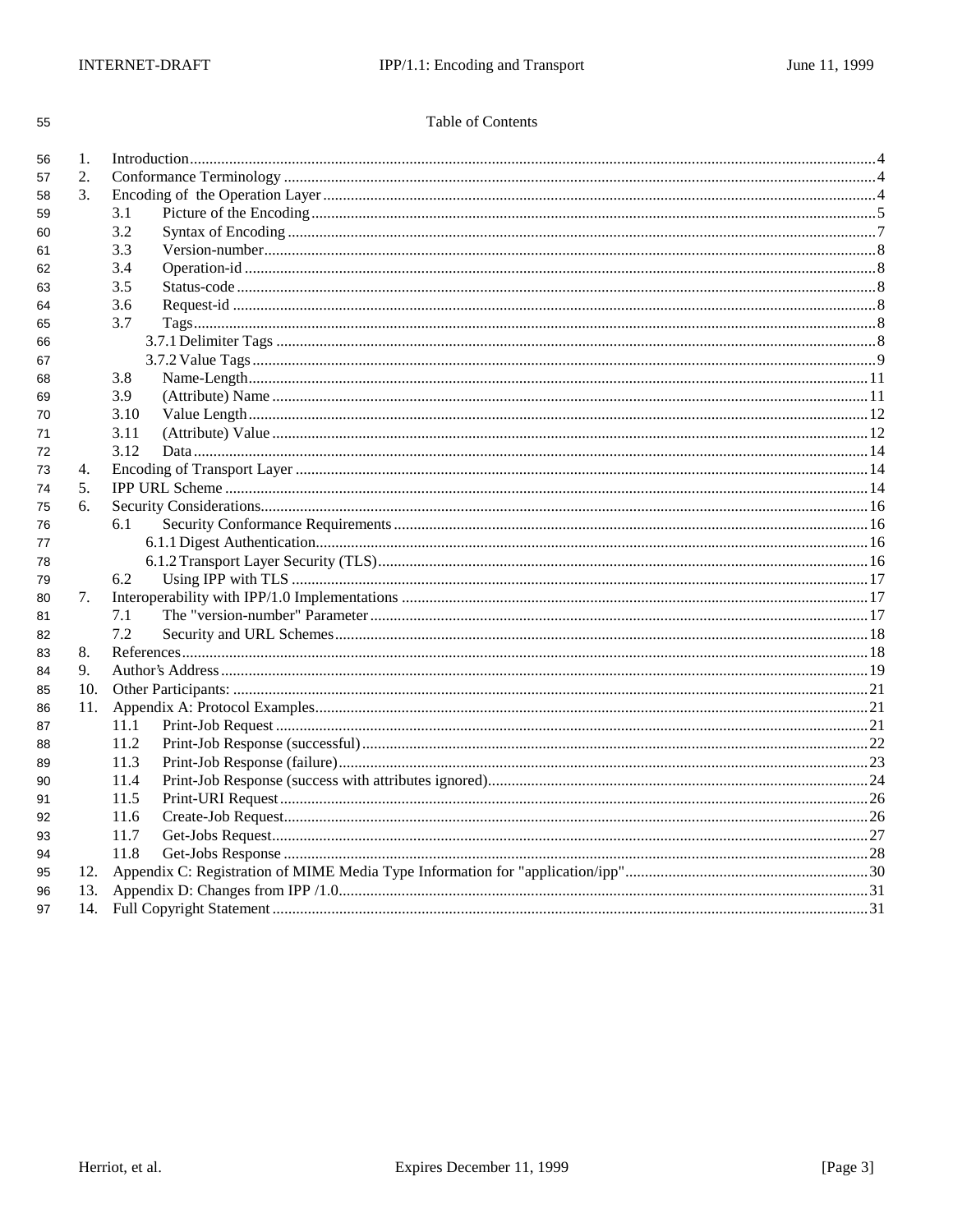# **1. Introduction**

 This document contains the rules for encoding IPP operations and describes two layers: the transport layer and the operation layer.

 The transport layer consists of an HTTP/1.1 request or response. RFC 2068 [RFC2068] describes HTTP/1.1. This document specifies the HTTP headers that an IPP implementation supports.

 The operation layer consists of a message body in an HTTP request or response. The document "Internet Printing Protocol/1.1: Model and Semantics" [ipp-mod] defines the semantics of such a message body and the supported values. This document specifies the encoding of an IPP operation. The aforementioned document [ipp-mod] is henceforth referred to as the "IPP model document"

# **2. Conformance Terminology**

 The key words "MUST", "MUST NOT", "REQUIRED", "SHOULD", "SHOULD NOT", "RECOMMENDED", "MAY", and "OPTIONAL" in this document are to be interpreted as described in RFC 2119 [RFC2119].

# **3. Encoding of the Operation Layer**

 The operation layer MUST contain a single operation request or operation response. Each request or response consists of a sequence of values and attribute groups. Attribute groups consist of a sequence of attributes each of which is a name and value. Names and values are ultimately sequences of octets

 The encoding consists of octets as the most primitive type. There are several types built from octets, but three important types are integers, character strings and octet strings, on which most other data types are built. Every character string in this encoding MUST be a sequence of characters where the characters are associated with some charset and some natural language. A character string MUST be in "reading order" with the first character in the value (according to reading order) being the first character in the encoding. A character string whose associated charset is US-ASCII whose associated natural language is US English is henceforth called a US-ASCII-STRING. A character string whose associated charset and natural language are specified in a request or response as described in the model document is henceforth called a LOCALIZED-STRING. An octet string MUST be in "IPP model document order" with the first octet in the value (according to the IPP model document order) being the first octet in the encoding Every integer in this encoding MUST be encoded as a signed integer using two's-complement binary encoding with big-endian format (also known as "network order" and "most significant byte first"). The number of octets for an integer MUST be 1, 2 or 4, depending on usage in the protocol. Such one-octet integers, henceforth called SIGNED-BYTE, are used for the version-number and tag fields. Such two-byte integers, henceforth called SIGNED-SHORT are used for the operation-id, status-code and length fields. Four byte integers, henceforth called SIGNED-INTEGER, are used for values fields and the sequence number.

- The following two sections present the operation layer in two ways
- informally through pictures and description
- 131 formally through Augmented Backus-Naur Form (ABNF), as specified by RFC 2234 [RFC2234]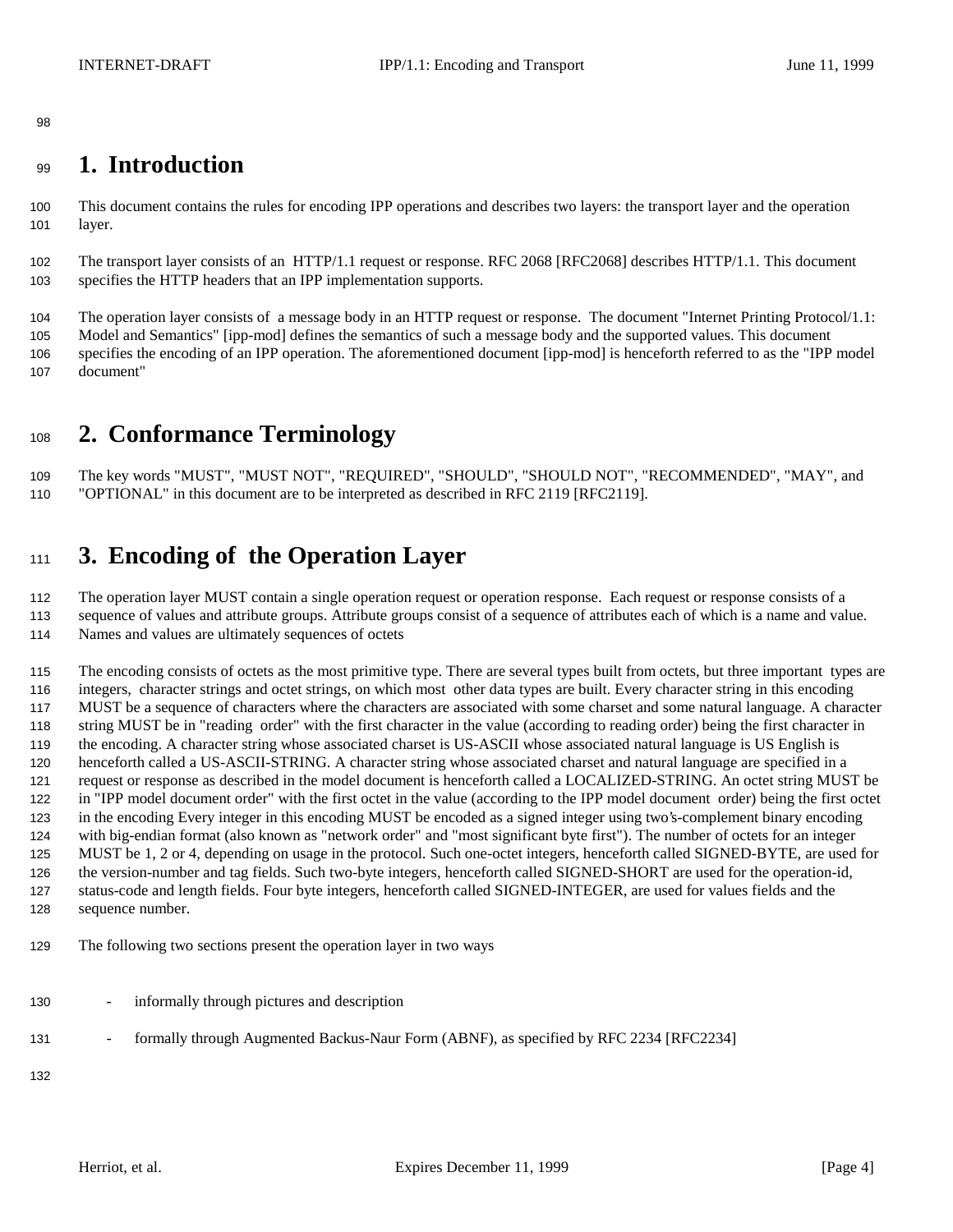## **3.1 Picture of the Encoding**

The encoding for an operation request or response consists of:

| 135                      |                                                        |         |                    |
|--------------------------|--------------------------------------------------------|---------|--------------------|
| 136                      | version-number                                         |         | 2 bytes - required |
| 137<br>138<br>139<br>140 | operation-id (request)<br>or<br>status-code (response) |         | 2 bytes - required |
| 141<br>142               | request-id                                             |         | 4 bytes - required |
| 143<br>144               | xxx-attributes-tag                                     | 1 byte  | $-0$ or more       |
| 145<br>146<br>147        | xxx-attribute-sequence                                 | n bytes |                    |
| 148<br>149               | end-of-attributes-tag                                  | 1 byte  | - required         |
| 150<br>151               | data                                                   |         | q bytes - optional |
|                          |                                                        |         |                    |

 The xxx-attributes-tag and xxx-attribute-sequence represents four different values of "xxx", namely, operation, job, printer and unsupported. The xxx-attributes-tag and an xxx-attribute-sequence represent attribute groups in the model document. The xxx-attributes-tag identifies the attribute group and the xxx-attribute-sequence contains the attributes.

 The expected sequence of xxx-attributes-tag and xxx-attribute-sequence is specified in the IPP model document for each operation request and operation response.

 A request or response SHOULD contain each xxx-attributes-tag defined for that request or response even if there are no attributes except for the unsupported-attributes-tag which SHOULD be present only if the unsupported-attribute-sequence is non-empty. A receiver of a request MUST be able to process as equivalent empty attribute groups:

a) an xxx-attributes-tag with an empty xxx-attribute-sequence,

b) an expected but missing xxx-attributes-tag.

 The data is omitted from some operations, but the end-of-attributes-tag is present even when the data is omitted. Note, the xxx- attributes-tags and end-of-attributes-tag are called 'delimiter-tags'. Note: the xxx-attribute-sequence, shown above may consist of 0 bytes, according to the rule below.

An xxx-attributes-sequence consists of zero or more compound-attributes.

 ----------------------------------------------- | compound-attribute | s bytes - 0 or more -----------------------------------------------

A compound-attribute consists of an attribute with a single value followed by zero or more additional values.

 Note: a 'compound-attribute' represents a single attribute in the model document. The 'additional value' syntax is for attributes with 2 or more values.

Each attribute consists of: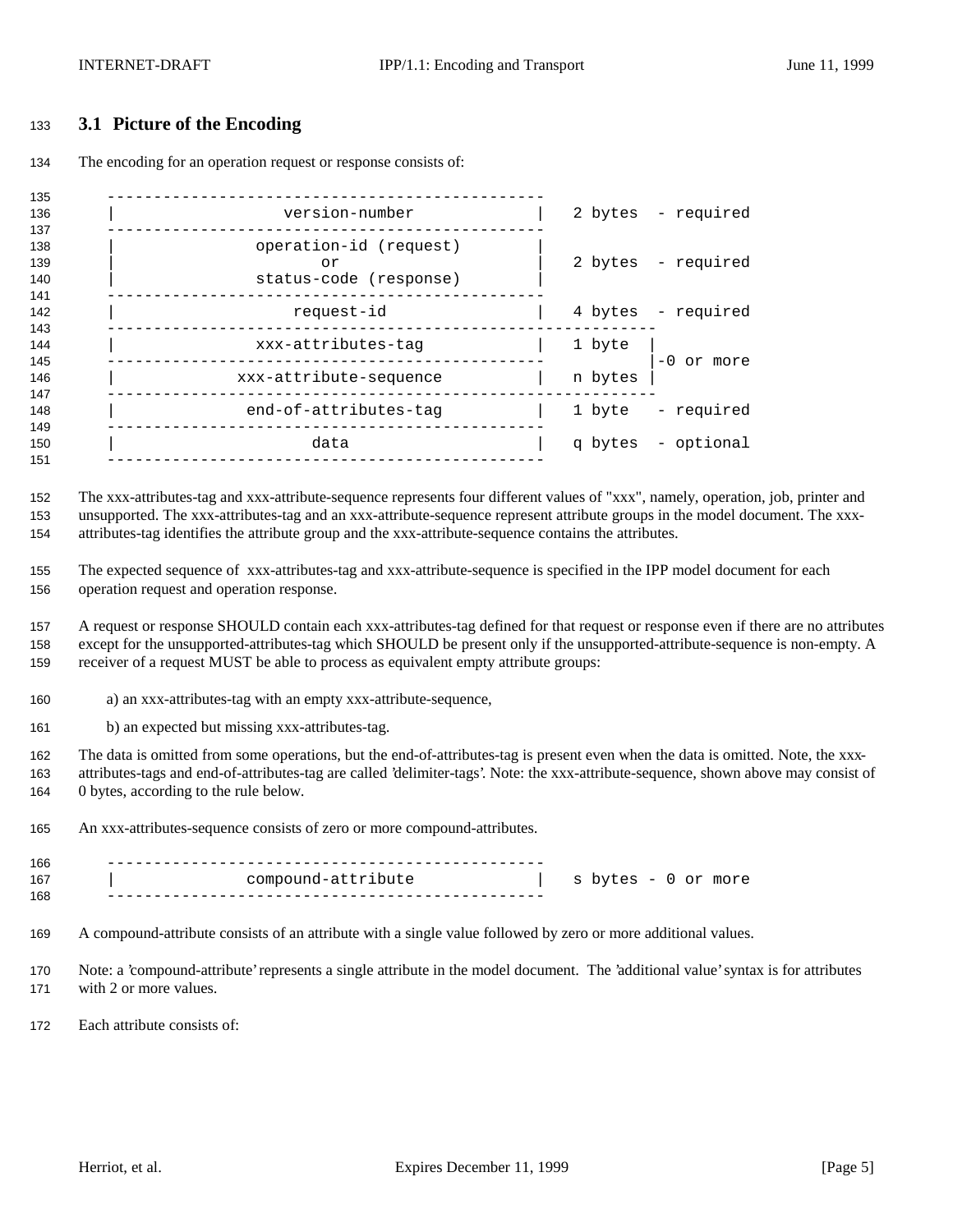| value-tag                                                                    | 1 byte                                                 |
|------------------------------------------------------------------------------|--------------------------------------------------------|
|                                                                              |                                                        |
| name-length (value is u)<br>_______________________________                  | 2 bytes                                                |
| name                                                                         | u bytes                                                |
| value-length (value is v)<br>__________________________________              | 2 bytes                                                |
| value                                                                        | v bytes                                                |
| An additional value consists of:                                             |                                                        |
| ----------------------------------<br>value-tag                              | 1 byte                                                 |
| name-length (value is 0x0000)                                                | 2 bytes                                                |
| . _ _ _ _ _ _ _ _ _ _ _ _ _<br>value-length (value is w)                     | -0 or more<br>2 bytes                                  |
| value                                                                        | w bytes                                                |
|                                                                              |                                                        |
| . _ _ _ _ _ _ _ _ _ _ _ _ _ _ _<br>. _ _ _ _ _ _ _ _ _ _ _<br>version-number | 2 bytes - required                                     |
| operation-id (request)<br>or                                                 | 2 bytes - required                                     |
| status-code (response)                                                       |                                                        |
|                                                                              | 4 bytes - required                                     |
| request-id                                                                   |                                                        |
| tag (delimiter-tag or value-tag)                                             | 1 byte                                                 |
| empty or rest of attribute                                                   | -0 or more<br>x bytes                                  |
| <u> - - - - - - - - - - - - -</u> -<br>end-of-attributes-tag                 | the control of the control of<br>2 bytes<br>- required |
| --------------<br>--------------------<br>data                               | y bytes - optional                                     |
| _________________                                                            |                                                        |
| The value of the tag determines whether the bytes following the tag are:     |                                                        |
| attributes                                                                   |                                                        |

- the remainder of a single attribute where the tag specifies the type of the value.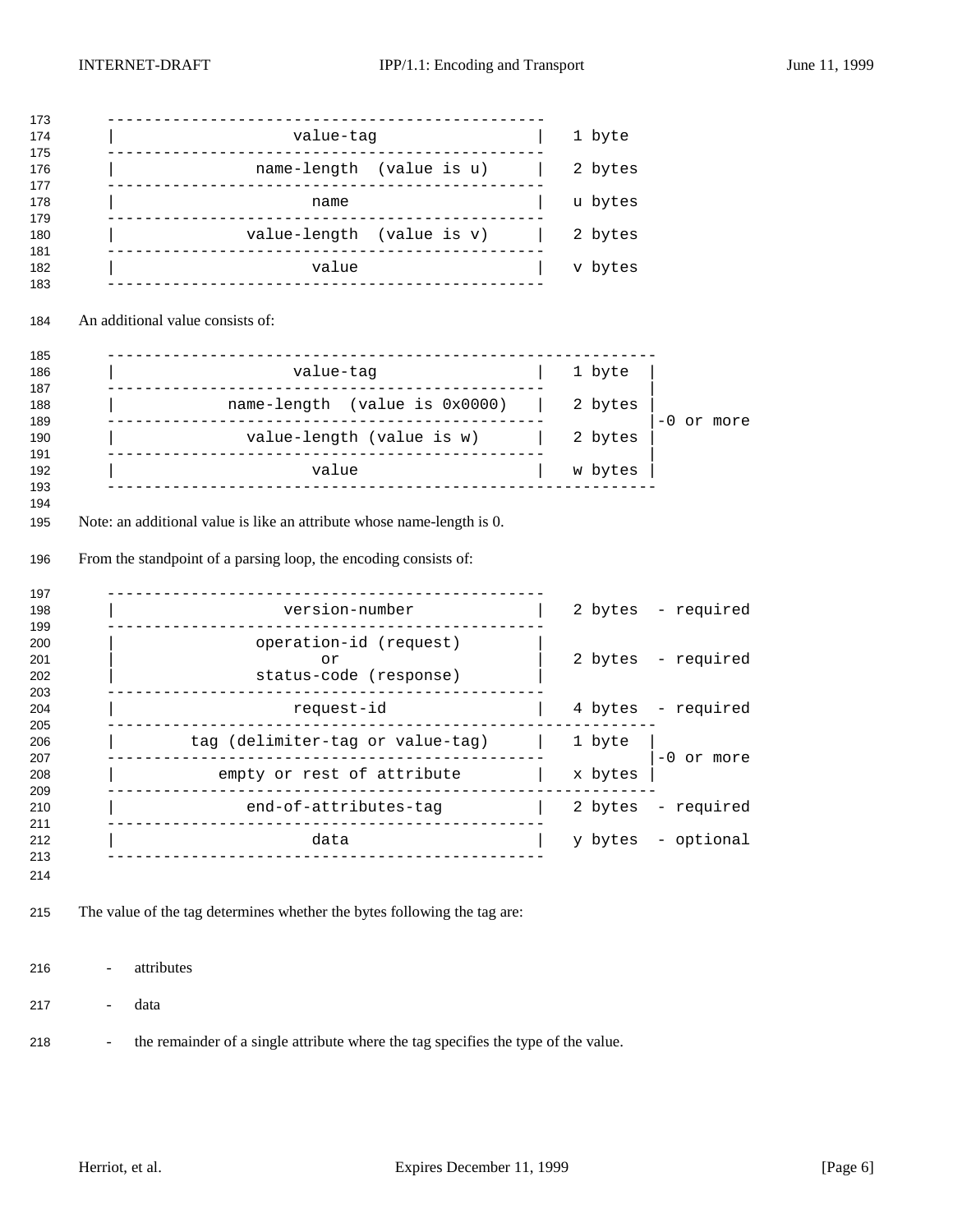## **3.2 Syntax of Encoding**

 The syntax below is ABNF [RFC2234] except 'strings of literals' MUST be case sensitive. For example 'a' means lower case 'a' and not upper case 'A'. In addition, SIGNED-BYTE and SIGNED-SHORT fields are represented as '%x' values which show their range of values.

| 223 | $ipp-message = ipp-request / ipp-response$                              |                    |
|-----|-------------------------------------------------------------------------|--------------------|
| 224 | ipp-request = version-number operation-id request-id                    |                    |
| 225 | *(xxx-attributes-tag xxx-attribute-sequence) end-of-attributes-tag data |                    |
| 226 | ipp-response = version-number status-code request-id                    |                    |
| 227 | *(xxx-attributes-tag xxx-attribute-sequence) end-of-attributes-tag data |                    |
| 228 | $xxx$ -attribute-sequence = *compound-attribute                         |                    |
| 229 |                                                                         |                    |
| 230 | xxx-attributes-tag = operation-attributes-tag / job-attributes-tag /    |                    |
| 231 | printer-attributes-tag / unsupported-attributes-tag                     |                    |
| 232 |                                                                         |                    |
| 233 | $version-number = majorversion-number minor-version-number$             |                    |
| 234 | major-version-number = $SIGNED-BYTE$ ; initially %d1                    |                    |
| 235 | $minor-version-number = SIGNED-BYTE$ ; initially %d0                    |                    |
| 236 |                                                                         |                    |
| 237 | operation-id = SIGNED-SHORT ; mapping from model defined below          |                    |
| 238 | status-code = SIGNED-SHORT; mapping from model defined below            |                    |
| 239 | request-id = SIGNED-INTEGER ; whose value is $> 0$                      |                    |
| 240 |                                                                         |                    |
| 241 | $compound-attribute = attribute * additional-values$                    |                    |
| 242 |                                                                         |                    |
| 243 | $attribute = value-tag name-length name value-length value$             |                    |
| 244 | $additional-values = value-tag zero-name-length value-length value$     |                    |
| 245 |                                                                         |                    |
| 246 | name-length = SIGNED-SHORT ; number of octets of 'name'                 |                    |
| 247 | name = LALPHA *(LALPHA / DIGIT / "-" / "_" / ".")                       |                    |
| 248 | value-length = SIGNED-SHORT; number of octets of 'value'                |                    |
| 249 | $value = OCTET-STRING$                                                  |                    |
| 250 |                                                                         |                    |
| 251 | $data = OCTET-STRING$                                                   |                    |
| 252 |                                                                         |                    |
| 253 | zero-name-length = $%x00.00$                                            | ; name-length of 0 |
| 254 | operation-attributes-tag = $%x01$                                       | ; tag of 1         |
| 255 | job-attributes-tag<br>$=$ % x02                                         | ; tag of 2         |
| 256 | printer-attributes-tag = $%x04$                                         | ; tag of $4$       |
| 257 | unsupported- attributes-tag = $%x05$<br>; tag of $5$                    |                    |
| 258 | end-of-attributes-tag = $%x03$                                          | ; tag of $3$       |
| 259 | value-tag = $%x10$ -FF                                                  |                    |
|     |                                                                         |                    |
| 260 | $SIGNED-BYTE = BYTE$                                                    |                    |
| 261 | $SIGNED-SHORT = 2BYTE$                                                  |                    |
| 262 |                                                                         |                    |
| 263 | $SIGNED-INTER = 4BYTE$                                                  |                    |
| 264 | $DIGIT = %x30-39$ ; "0" to "9"                                          |                    |
| 265 | LALPHA = $%x61-7A$ ; "a" to "z"                                         |                    |
| 266 | $BYTE = %x00-FF$                                                        |                    |
| 267 | $OCTET-STRING = *BYTE$                                                  |                    |
| 268 |                                                                         |                    |

 The syntax allows an xxx-attributes-tag to be present when the xxx-attribute-sequence that follows is empty. The syntax is defined this way to allow for the response of Get-Jobs where no attributes are returned for some job-objects. Although it is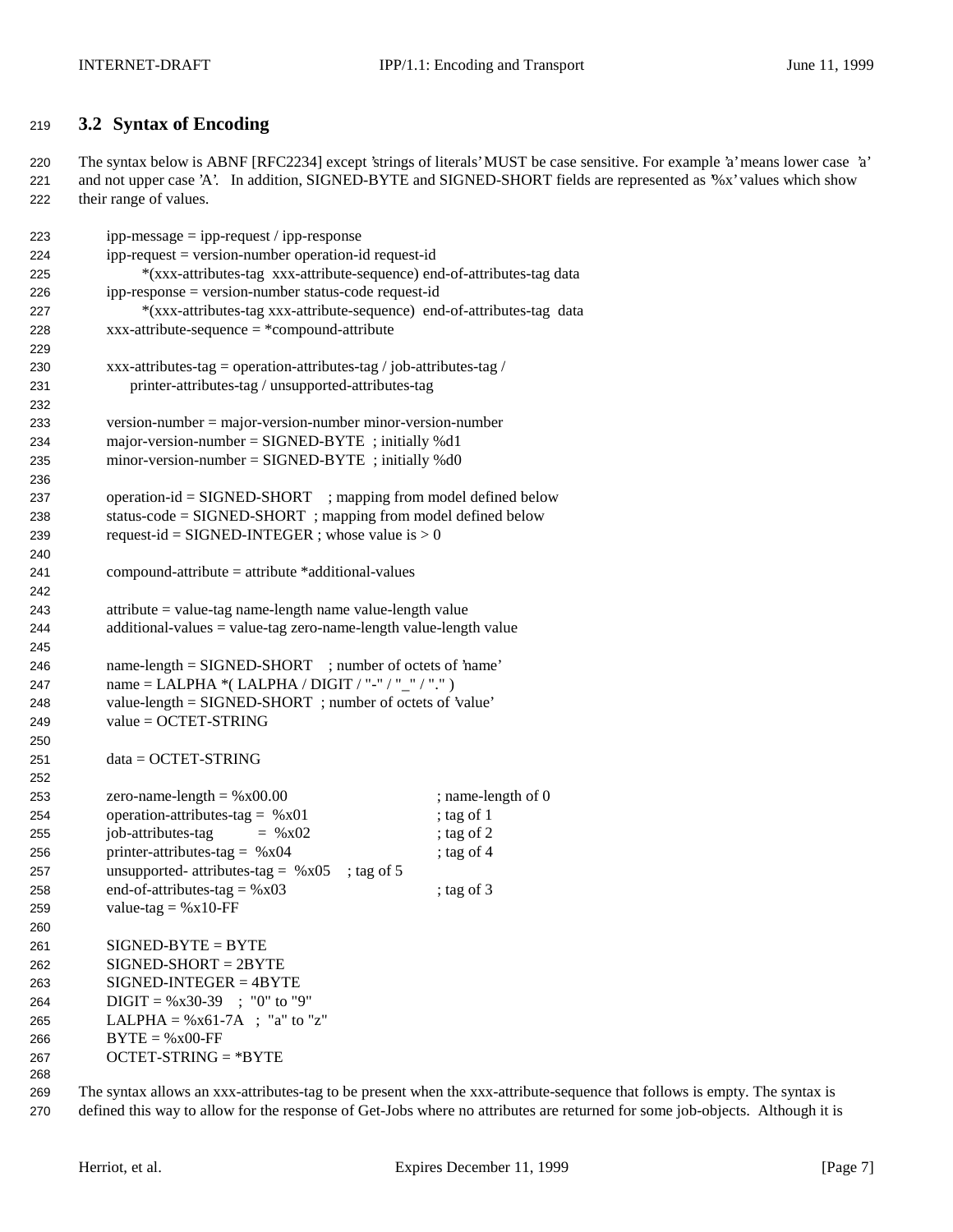RECOMMENDED that the sender not send an xxx-attributes-tag if there are no attributes (except in the Get-Jobs response just mentioned), the receiver MUST be able to decode such syntax.

### **3.3 Version-number**

- The version-number MUST consist of a major and minor version-number, each of which MUST be represented by a SIGNED-
- 275 BYTE. The protocol described in this document MUST have a major version-number of  $1 (0x01)$  and a minor version-number of 276  $1 (0x01)$ . The ABNF for these two bytes MUST be %x01.01.
- 

**3.4 Operation-id**

- Operation-ids are defined as enums in the model document. An operation-ids enum value MUST be encoded as a SIGNED-SHORT.
- Note: the values 0x4000 to 0xFFFF are reserved for private extensions.

## **3.5 Status-code**

- Status-codes are defined as enums in the model document. A status-code enum value MUST be encoded as a SIGNED-SHORT.
- The status-code is an operation attribute in the model document. In the protocol, the status-code is in a special position, outside of the operation attributes.
- If an IPP status-code is returned, then the HTTP Status-Code MUST be 200 (successful-ok). With any other HTTP Status-Code value, the HTTP response MUST NOT contain an IPP message-body, and thus no IPP status-code is returned.

### **3.6 Request-id**

- The request-id allows a client to match a response with a request. This mechanism is unnecessary in HTTP, but may be useful when application/ipp entity bodies are used in another context.
- The request-id in a response MUST be the value of the request-id received in the corresponding request. A client can set the request-id in each request to a unique value or a constant value, such as 1, depending on what the client does with the request-id returned in the response. The value of the request-id MUST be greater than zero.

### **3.7 Tags**

- There are two kinds of tags:
- delimiter tags: delimit major sections of the protocol, namely attributes and data
- value tags: specify the type of each attribute value

## **3.7.1 Delimiter Tags**

The following table specifies the values for the delimiter tags: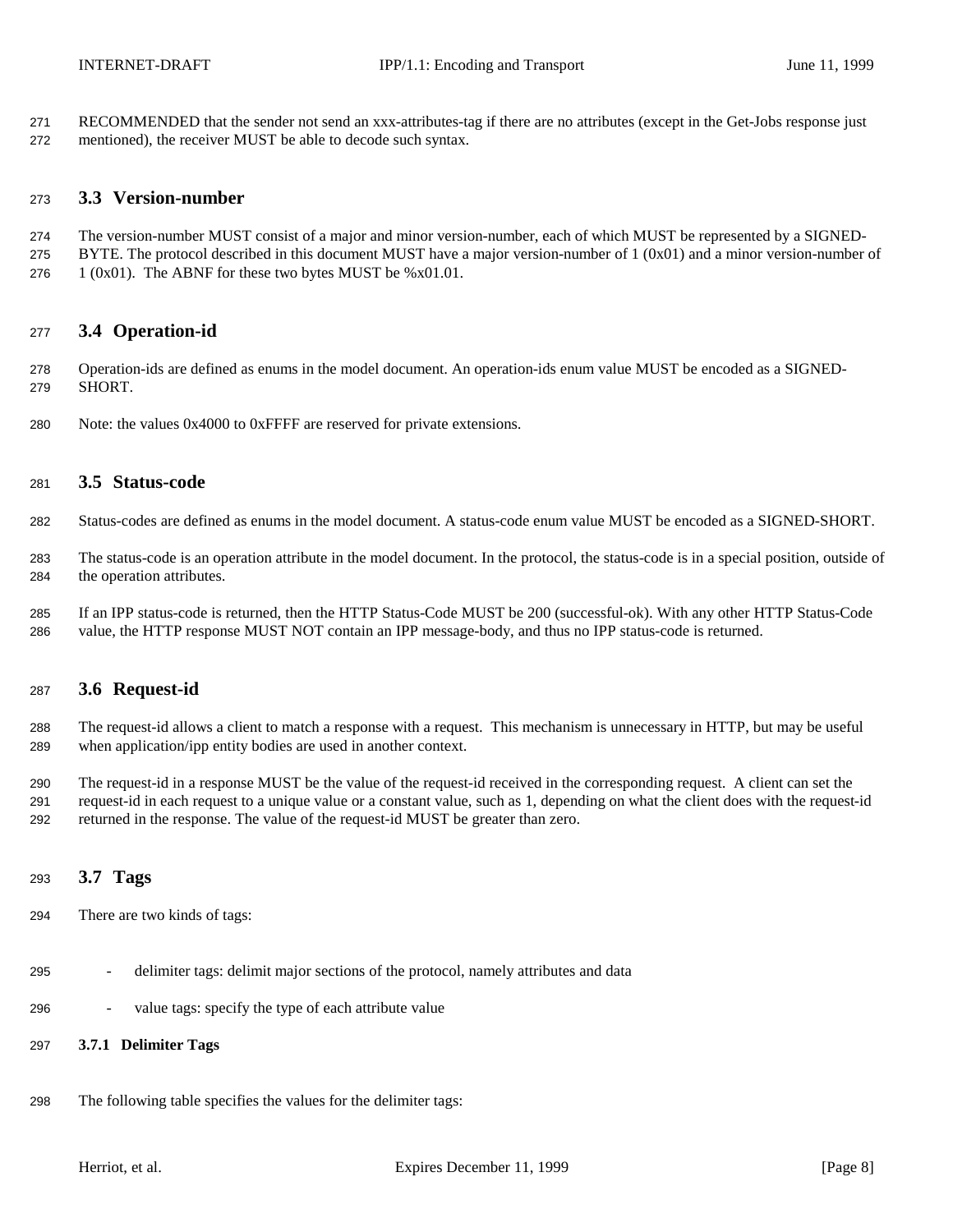| Tag Value (Hex) | <b>Delimiter</b>                                   |
|-----------------|----------------------------------------------------|
| 0x00            | reserved                                           |
| 0x01            | operation-attributes-tag                           |
| 0x02            | job-attributes-tag                                 |
| 0x03            | end-of-attributes-tag                              |
| 0x04            | printer-attributes-tag                             |
| 0x05            | unsupported-attributes-tag                         |
| $0x06-0x0e$     | reserved for future delimiters                     |
| 0x0F            | reserved for future chunking-end-of-attributes-tag |

299 When an xxx-attributes-tag occurs in the protocol, it MUST mean that zero or more following attributes up to the next delimiter 300 tag are attributes belonging to group xxx as defined in the model document, where xxx is operation, job, printer, unsupported.

 Doing substitution for xxx in the above paragraph, this means the following. When an operation-attributes-tag occurs in the protocol, it MUST mean that the zero or more following attributes up to the next delimiter tag are operation attributes as defined in the model document. When an job-attributes-tag occurs in the protocol, it MUST mean that the zero or more following attributes up to the next delimiter tag are job attributes or job template attributes as defined in the model document. When a printer-attributes-tag occurs in the protocol, it MUST mean that the zero or more following attributes up to the next delimiter tag are printer attributes as defined in the model document. When an unsupported-attributes-tag occurs in the protocol, it MUST mean that the zero or more following attributes up to the next delimiter tag are unsupported attributes as defined in the model document.

309 The operation-attributes-tag and end-of-attributes-tag MUST each occur exactly once in an operation. The operation-attributes-310 tag MUST be the first tag delimiter, and the end-of-attributes-tag MUST be the last tag delimiter. If the operation has a

311 document-content group, the document data in that group MUST follow the end-of-attributes-tag.

312 Each of the other three xxx-attributes-tags defined above is OPTIONAL in an operation and each MUST occur at most once in 313 an operation, except for job-attributes-tag in a Get-Jobs response which may occur zero or more times.

314 The order and presence of delimiter tags for each operation request and each operation response MUST be that defined in the 315 model document. For further details, see section 3.9 "(Attribute) Name" and section 11 "Appendix A: Protocol Examples".

316 A Printer MUST treat the reserved delimiter tags differently from reserved value tags so that the Printer knows that there is an 317 entire attribute group that it doesn't understand as opposed to a single value that it doesn't understand.

#### 318 **3.7.2 Value Tags**

319 The remaining tables show values for the value-tag, which is the first octet of an attribute. The value-tag specifies the type of the 320 value of the attribute. The following table specifies the "out-of-band" values for the value-tag.

| Tag Value (Hex) | <b>Meaning</b>                            |
|-----------------|-------------------------------------------|
| 0x10            | unsupported                               |
| 0x11            | reserved for future 'default'             |
| 0x12            | unknown                                   |
| 0x13            | no-value                                  |
| $0x14-0x1F$     | reserved for future "out-of-band" values. |

321 The "unsupported" value MUST be used in the attribute-sequence of an error response for those attributes which the printer does 322 not support. The "default" value is reserved for future use of setting value back to their default value. The "unknown" value is

323 used for the value of a supported attribute when its value is temporarily unknown. The "no-value" value is used for a supported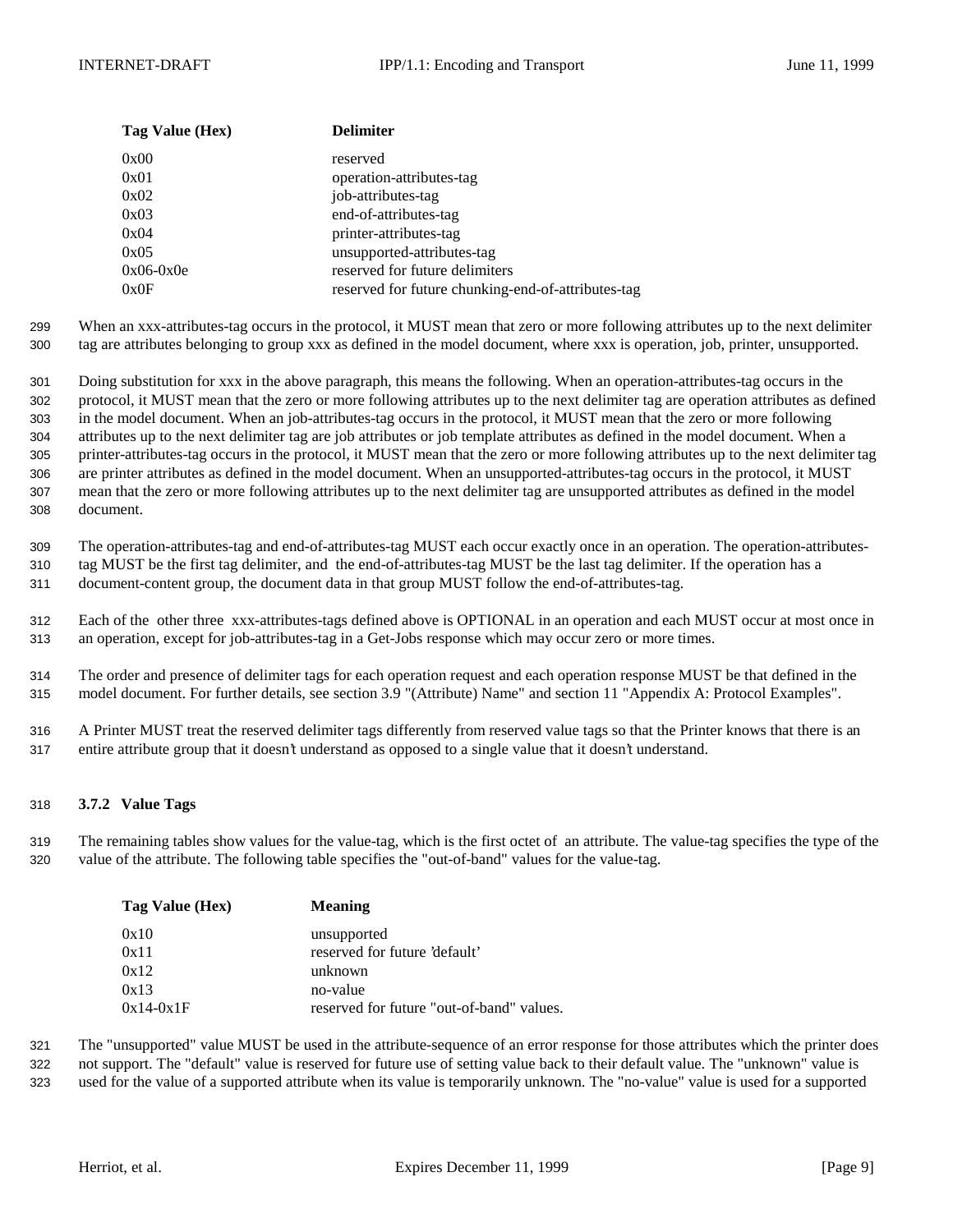- 324 attribute to which no value has been assigned, e.g. "job-k-octets-supported" has no value if an implementation supports this
- 325 attribute, but an administrator has not configured the printer to have a limit.
- 326 The following table specifies the integer values for the value-tag:

| Tag Value (Hex) | <b>Meaning</b>                    |
|-----------------|-----------------------------------|
| 0x20            | reserved                          |
| 0x21            | integer                           |
| 0x22            | boolean                           |
| 0x23            | enum                              |
| $0x24-0x2F$     | reserved for future integer types |

- 327 NOTE: 0x20 is reserved for "generic integer" if it should ever be needed.
- 328 The following table specifies the octetString values for the value-tag:

| Tag Value (Hex) | <b>Meaning</b>                          |
|-----------------|-----------------------------------------|
| 0x30            | octetString with an unspecified format  |
| 0x31            | dateTime                                |
| 0x32            | resolution                              |
| 0x33            | rangeOfInteger                          |
| 0x34            | reserved for collection (in the future) |
| 0x35            | textWithLanguage                        |
| 0x36            | nameWithLanguage                        |
| $0x37-0x3F$     | reserved for future octetString types   |
|                 |                                         |

329 The following table specifies the character-string values for the value-tag:

| Tag Value (Hex) | <b>Meaning</b>                             |
|-----------------|--------------------------------------------|
| 0x40            | reserved                                   |
| 0x41            | textWithoutLanguage                        |
| 0x42            | nameWithoutLanguage                        |
| 0x43            | reserved                                   |
| 0x44            | keyword                                    |
| 0x45            | uri                                        |
| 0x46            | uriScheme                                  |
| 0x47            | charset                                    |
| 0x48            | naturalLanguage                            |
| 0x49            | mimeMediaType                              |
| $0x4A-0x5F$     | reserved for future character string types |

- 330 NOTE: 0x40 is reserved for "generic character-string" if it should ever be needed.
- 331 NOTE: an attribute value always has a type, which is explicitly specified by its tag; one such tag value is
- 332 "nameWithoutLanguage". An attribute's name has an implicit type, which is keyword.
- 333 The values 0x60-0xFF are reserved for future types. There are no values allocated for private extensions. A new type MUST be 334 registered via the type 2 registration process [ipp-mod].
- 335 The tag 0x7F is reserved for extending types beyond the 255 values available with a single byte. A tag value of 0x7F MUST 336 signify that the first 4 bytes of the value field are interpreted as the tag value. Note, this future extension doesn't affect parsers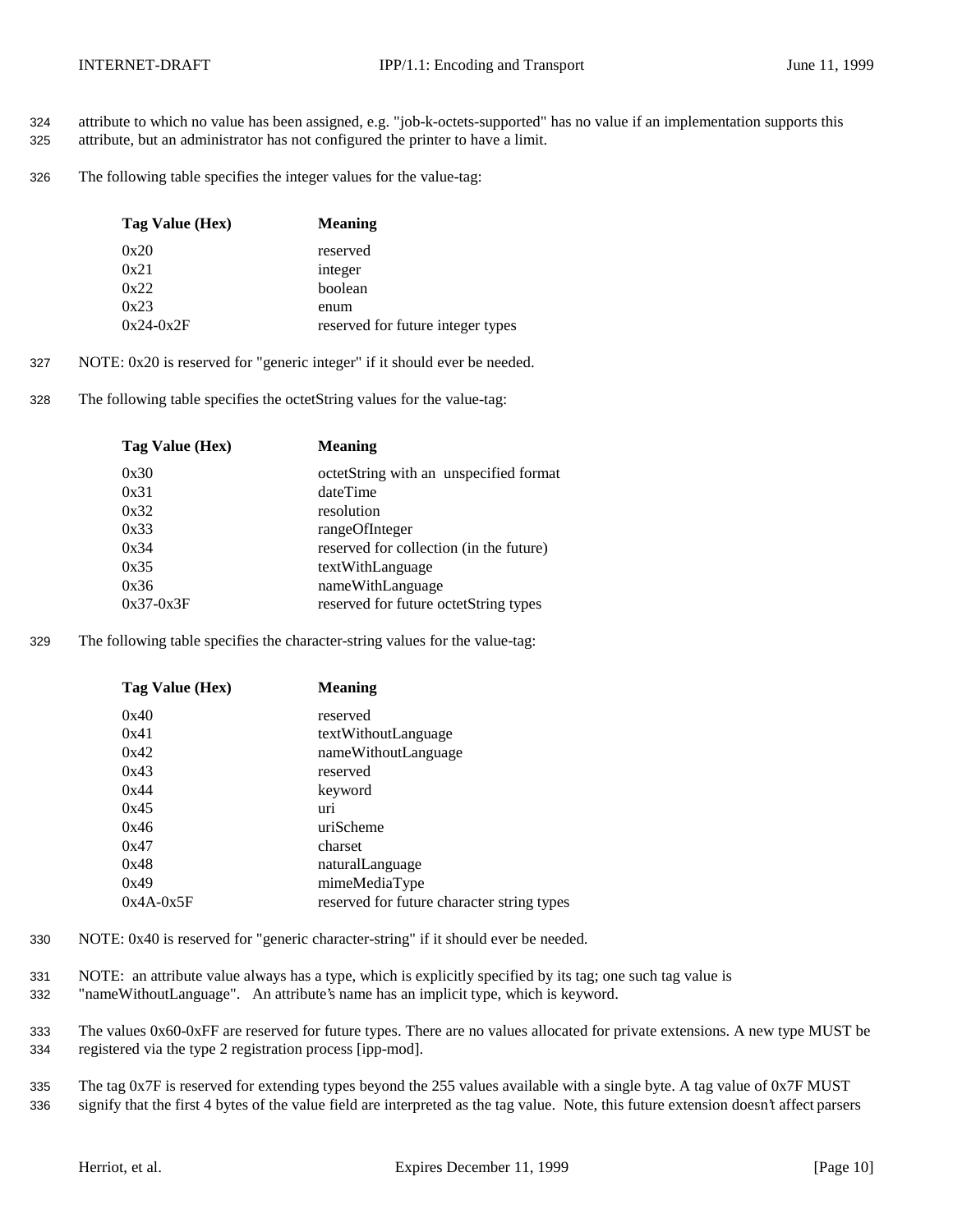that are unaware of this special tag. The tag is like any other unknown tag, and the value length specifies the length of a value which contains a value that the parser treats atomically. All these 4 byte tag values are currently unallocated except that the 339 values 0x40000000-0x7FFFFFFFF are reserved for experimental use.

## **3.8 Name-Length**

 The name-length field MUST consist of a SIGNED-SHORT. This field MUST specify the number of octets in the name field which follows the name-length field, excluding the two bytes of the name-length field.

 If a name-length field has a value of zero, the following name field MUST be empty, and the following value MUST be treated as an additional value for the preceding attribute. Within an attribute-sequence, if two attributes have the same name, the first occurrence MUST be ignored. The zero-length name is the only mechanism for multi-valued attributes.

### **3.9 (Attribute) Name**

 Some operation elements are called parameters in the model document [ipp-mod]. They MUST be encoded in a special position and they MUST NOT appear as an operation attributes. These parameters are:

- "version-number": The parameter named "version-number" in the IPP model document MUST become the "version-number" field in the operation layer request or response.
- "operation-id": The parameter named "operation-id" in the IPP model document MUST become the "operation-id" field in the operation layer request.
- "status-code": The parameter named "status-code" in the IPP model document MUST become the "status-code" field in the operation layer response.
- "request-id": The parameter named "request-id" in the IPP model document MUST become the "request-id" field in the operation layer request or response.

 All Printer and Job objects are identified by a Uniform Resource Identifier (URI) [RFC2396] so that they can be persistently and unambiguously referenced. The notion of a URI is a useful concept, however, until the notion of URI is more stable (i.e., defined more completely and deployed more widely), it is expected that the URIs used for IPP objects will actually be URLs [RFC1738] [RFC1808]. Since every URL is a specialized form of a URI, even though the more generic term URI is used throughout the rest of this document, its usage is intended to cover the more specific notion of URL as well.

 Some operation elements are encoded twice, once as the request-URI on the HTTP Request-Line and a second time as a REQUIRED operation attribute in the application/ipp entity. These attributes are the target URI for the operation and are called printer-uri and job-uri. Note: The target URI is included twice in an operation referencing the same IPP object, but the two URIs NEED NOT be literally identical. One can be a relative URI and the other can be an absolute URI. HTTP/1.1 allows clients to generate and send a relative URI rather than an absolute URI. A relative URI identifies a resource with the scope of the HTTP server, but does not include scheme, host or port. The following statements characterize how URLs should be used in the mapping of IPP onto HTTP/1.1:

- 1. Although potentially redundant, a client MUST supply the target of the operation both as an operation attribute and as a URI at the HTTP layer. The rationale for this decision is to maintain a consistent set of rules for mapping application/ipp to possibly many communication layers, even where URLs are not used as the addressing mechanism in
- the transport layer.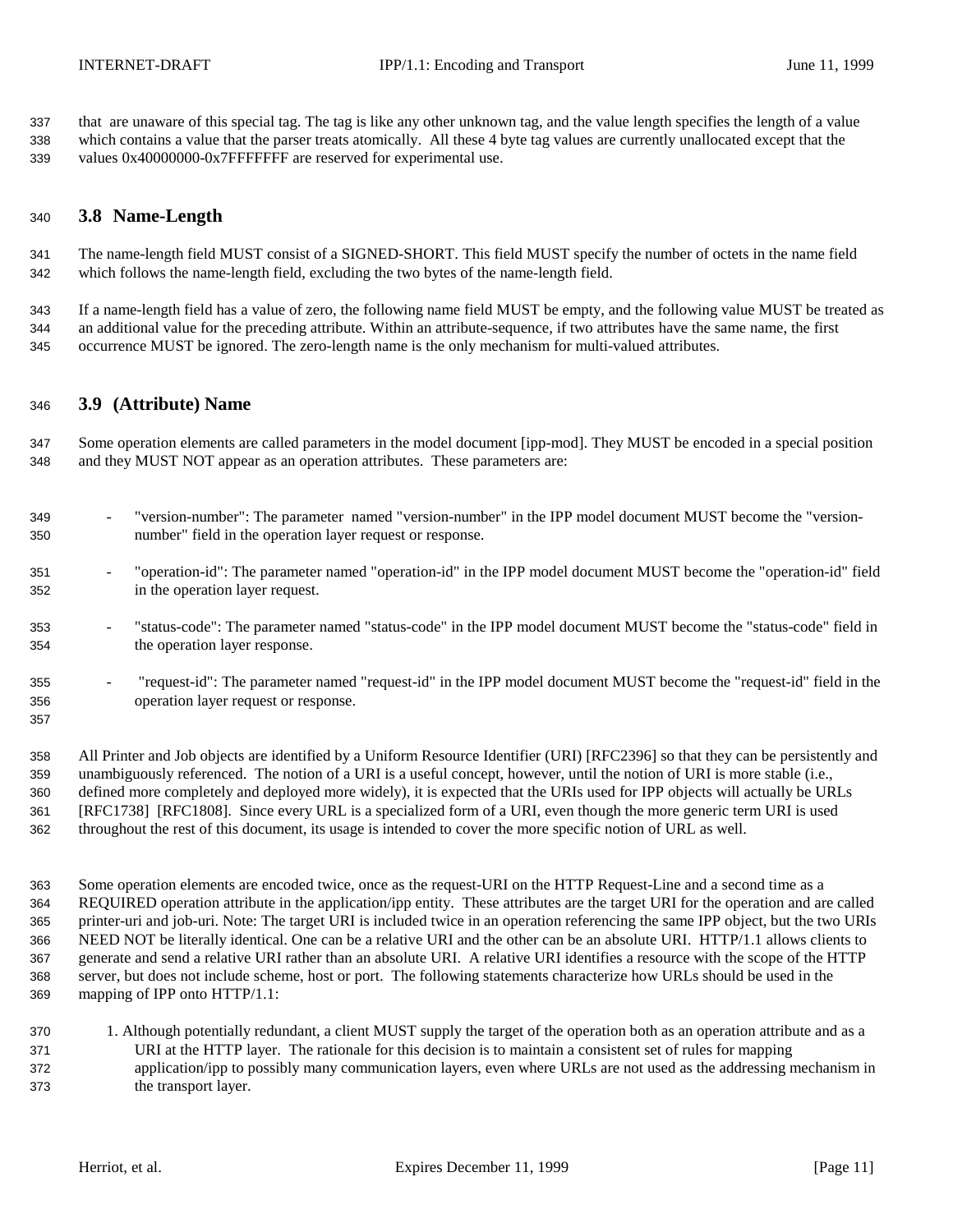- 2. Even though these two URLs might not be literally identical (one being relative and the other being absolute), they MUST both reference the same IPP object.
- 3. The URI in the HTTP layer is either relative or absolute and is used by the HTTP server to route the HTTP request to the correct resource relative to that HTTP server. The HTTP server need not be aware of the URI within the operation request.
- 4. Once the HTTP server resource begins to process the HTTP request, it might get the reference to the appropriate IPP Printer object from either the HTTP URI (using to the context of the HTTP server for relative URLs) or from the URI within the operation request; the choice is up to the implementation.
- 5. HTTP URIs can be relative or absolute, but the target URI in the operation MUST be an absolute URI.

The model document arranges the remaining attributes into groups for each operation request and response. Each such group

- MUST be represented in the protocol by an xxx-attribute-sequence preceded by the appropriate xxx-attributes-tag (See the table below and section 11 "Appendix A: Protocol Examples"). In addition, the order of these xxx-attributes-tags and xxx-attribute-sequences in the protocol MUST be the same as in the model document, but the order of attributes within each xxx-attribute-
- sequence MUST be unspecified. The table below maps the model document group name to xxx-attributes-sequence:

| <b>Model Document Group</b>                   | xxx-attributes-sequence                  |
|-----------------------------------------------|------------------------------------------|
| <b>Operation Attributes</b>                   | operations-attributes-sequence           |
| <b>Job Template Attributes</b>                | job-attributes-sequence                  |
| <b>Job Object Attributes</b>                  | job-attributes-sequence                  |
| <b>Unsupported Attributes</b>                 | unsupported- attributes-sequence         |
| Requested Attributes (Get-Job-Attributes)     | job-attributes-sequence                  |
| Requested Attributes (Get-Printer-Attributes) | printer-attributes-sequence              |
| Document Content                              | in a special position as described above |

 If an operation contains attributes from more than one job object (e.g. Get-Jobs response), the attributes from each job object MUST be in a separate job-attribute-sequence, such that the attributes from the ith job object are in the ith job-attribute-sequence.

See Section 11 "Appendix A: Protocol Examples" for table showing the application of the rules above.

## **3.10 Value Length**

 Each attribute value MUST be preceded by a SIGNED-SHORT, which MUST specify the number of octets in the value which follows this length, exclusive of the two bytes specifying the length.

- For any of the types represented by binary signed integers, the sender MUST encode the value in exactly four octets.
- For any of the types represented by character-strings, the sender MUST encode the value with all the characters of the string and without any padding characters.
- If a value-tag contains an "out-of-band" value, such as "unsupported", the value-length MUST be 0 and the value empty the value has no meaning when the value-tag has an "out-of-band" value.

## **3.11 (Attribute) Value**

 The syntax types and most of the details of their representation are defined in the IPP model document. The table below augments the information in the model document, and defines the syntax types from the model document in terms of the 5 basic types defined in section 3 "Encoding of the Operation Layer". The 5 types are US-ASCII-STRING, LOCALIZED-STRING, SIGNED-INTEGER, SIGNED-SHORT, SIGNED-BYTE, and OCTET-STRING.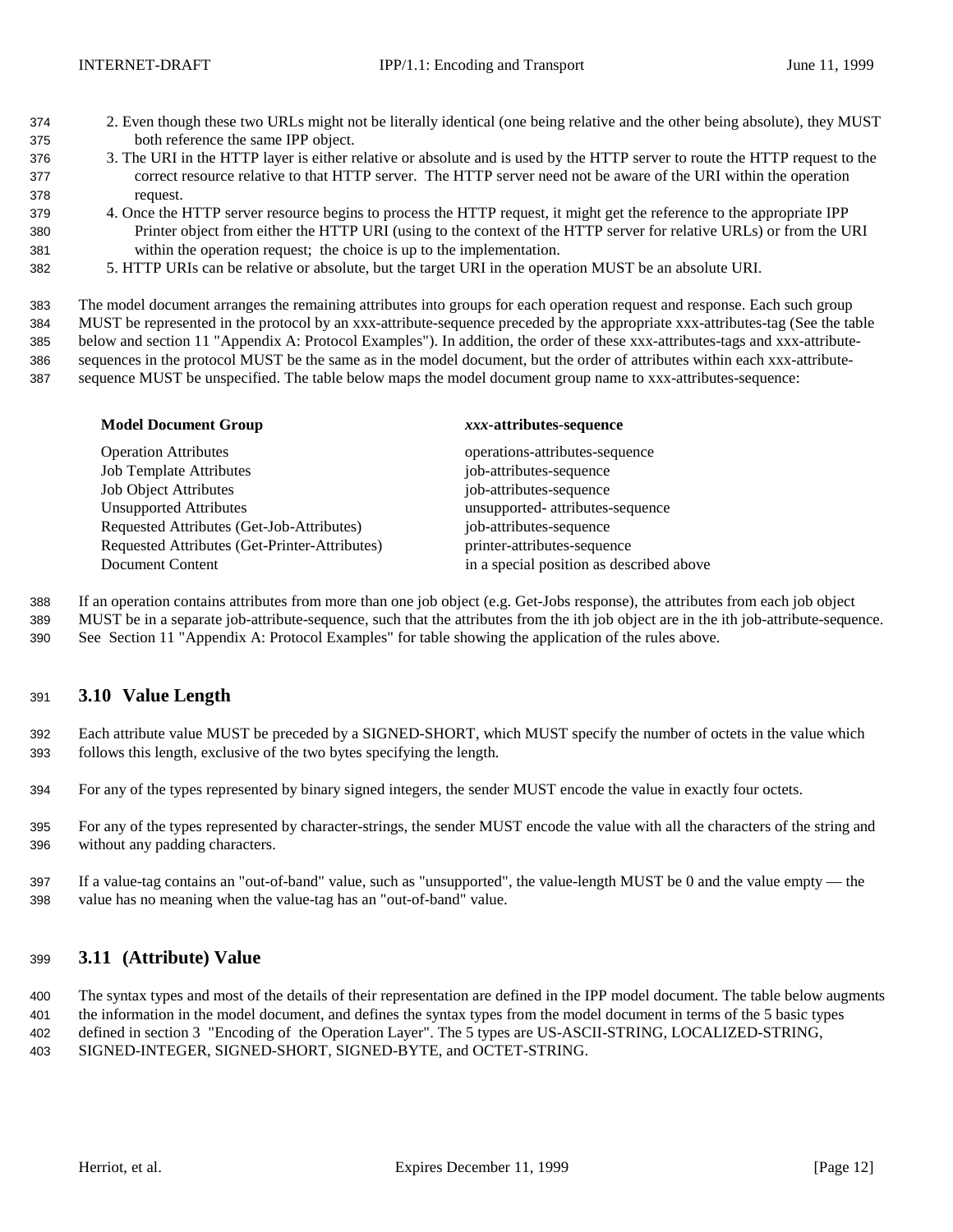| <b>Syntax of Attribute Value</b>                                           | <b>Encoding</b>                                                                                                                                                                                                                                                                                                                                                          |
|----------------------------------------------------------------------------|--------------------------------------------------------------------------------------------------------------------------------------------------------------------------------------------------------------------------------------------------------------------------------------------------------------------------------------------------------------------------|
| textWithoutLanguage,<br>nameWithoutLanguage                                | LOCALIZED-STRING.                                                                                                                                                                                                                                                                                                                                                        |
| textWithLanguage                                                           | OCTET_STRING consisting of 4 fields:<br>a SIGNED-SHORT which is the number of octets in the following field<br>a)<br>b) a value of type natural-language,<br>c) a SIGNED-SHORT which is the number of octets in the following field,<br>d) a value of type textWithoutLanguage.<br>The length of a textWithLanguage value MUST be $4 +$ the value of field a + the value |
|                                                                            | of field c.                                                                                                                                                                                                                                                                                                                                                              |
| nameWithLanguage                                                           | OCTET_STRING consisting of 4 fields:<br>a SIGNED-SHORT which is the number of octets in the following field<br>a)<br>b) a value of type natural-language,<br>c) a SIGNED-SHORT which is the number of octets in the following field<br>d) a value of type nameWithoutLanguage.                                                                                           |
|                                                                            | The length of a nameWithLanguage value MUST be $4 +$ the value of field $a +$ the<br>value of field c.                                                                                                                                                                                                                                                                   |
| charset, naturalLanguage,<br>mimeMediaType, keyword, uri, and<br>uriScheme | US-ASCII-STRING.                                                                                                                                                                                                                                                                                                                                                         |
| boolean                                                                    | SIGNED-BYTE where 0x00 is 'false' and 0x01 is 'true'.                                                                                                                                                                                                                                                                                                                    |
| integer and enum                                                           | a SIGNED-INTEGER.                                                                                                                                                                                                                                                                                                                                                        |
| dateTime                                                                   | OCTET-STRING consisting of eleven octets whose contents are defined by<br>"DateAndTime" in RFC 1903 [RFC1903].                                                                                                                                                                                                                                                           |
| resolution                                                                 | OCTET_STRING consisting of nine octets of 2 SIGNED-INTEGERs followed by a<br>SIGNED-BYTE. The first SIGNED-INTEGER contains the value of cross feed<br>direction resolution. The second SIGNED-INTEGER contains the value of feed<br>direction resolution. The SIGNED-BYTE contains the units value.                                                                     |
| rangeOfInteger                                                             | Eight octets consisting of 2 SIGNED-INTEGERs. The first SIGNED-INTEGER<br>contains the lower bound and the second SIGNED-INTEGER contains the upper<br>bound.                                                                                                                                                                                                            |
| 1setOf X                                                                   | Encoding according to the rules for an attribute with more than 1 value. Each value X<br>is encoded according to the rules for encoding its type.                                                                                                                                                                                                                        |
| octetString                                                                | <b>OCTET-STRING</b>                                                                                                                                                                                                                                                                                                                                                      |

404 The type of the value in the model document determines the encoding in the value and the value of the value-tag.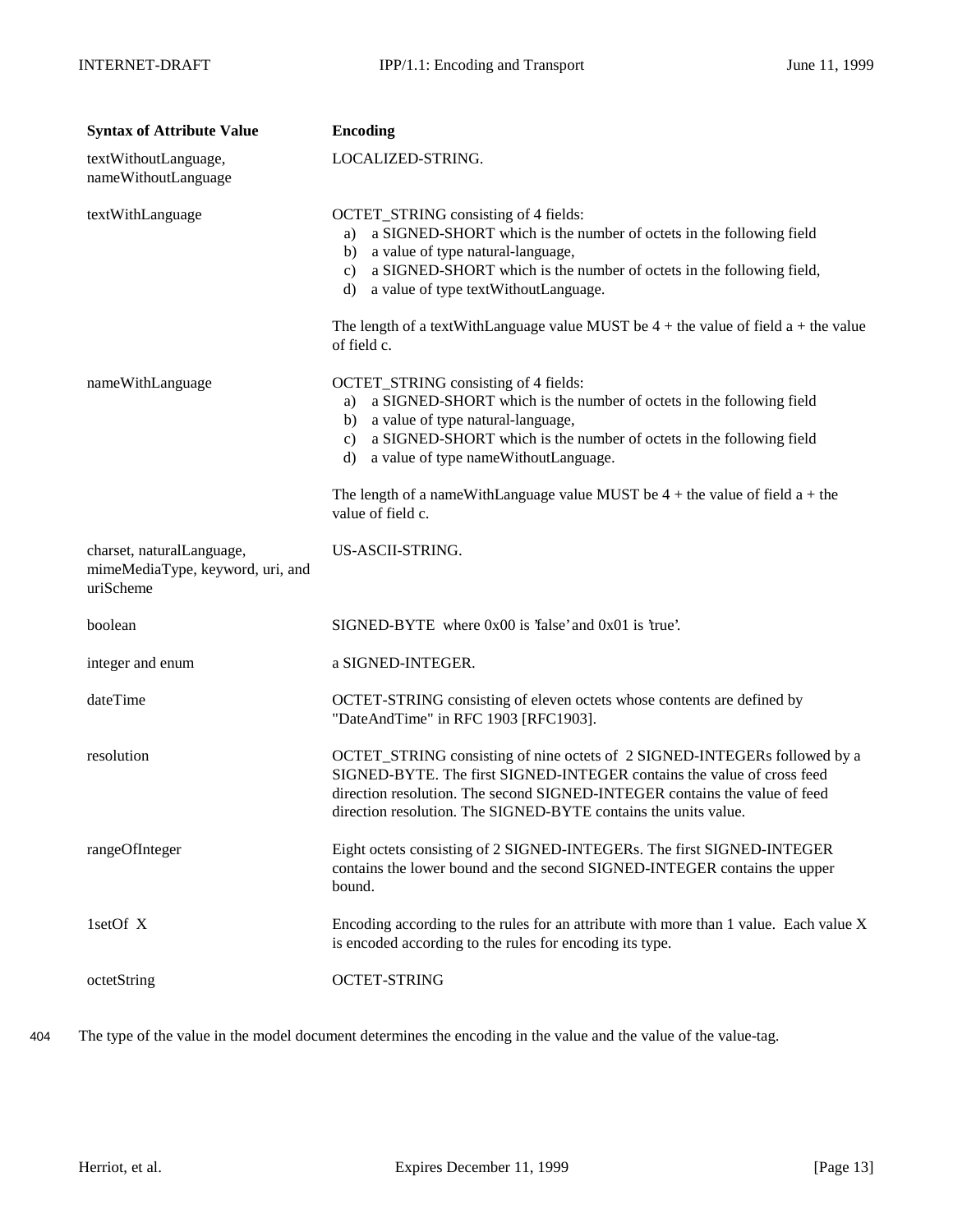## **3.12 Data**

The data part MUST include any data required by the operation

# **4. Encoding of Transport Layer**

- HTTP/1.1 [RFC2068] is the transport layer for this protocol.
- The operation layer has been designed with the assumption that the transport layer contains the following information:
- 410 the URI of the target job or printer operation
- <sup>411</sup> the total length of the data in the operation layer, either as a single length or as a sequence of chunks each with a length.
- It is REQUIRED that a printer implementation support HTTP over the IANA assigned Well Known Port 631 (the IPP default port), though a printer implementation may support HTTP over some other port as well.

 Each HTTP operation MUST use the POST method where the request-URI is the object target of the operation, and where the "Content-Type" of the message-body in each request and response MUST be "application/ipp". The message-body MUST contain the operation layer and MUST have the syntax described in section 3.2 "Syntax of Encoding". A client implementation MUST adhere to the rules for a client described for HTTP1.1 [RFC2068] . A printer (server) implementation MUST adhere the

rules for an origin server described for HTTP1.1 [RFC2068].

 An IPP server sends a response for each request that it receives. If an IPP server detects an error, it MAY send a response before it has read the entire request. If the HTTP layer of the IPP server completes processing the HTTP headers successfully, it MAY send an intermediate response, such as "100 Continue", with no IPP data before sending the IPP response. A client MUST expect such a variety of responses from an IPP server. For further information on HTTP/1.1, consult the HTTP documents [RFC2068].

 An HTTP server MUST support chunking for IPP requests, and an IPP client MUST support chunking for IPP responses according to HTTP/1.1[RFC2068]. Note: this rule causes a conflict with non-compliant implementations of HTTP/1.1 that don't support chunking for POST methods, and this rule may cause a conflict with non-compliant implementations of HTTP/1.1 that don't support chunking for CGI scripts

# **5. IPP URL Scheme**

 The IPP/1.1 document defines a new scheme 'ipp' as the value of a URL that identifies either an IPP printer object or an IPP job object. The IPP attributes using the 'ipp' scheme are specified below. Because the HTTP layer does not support the 'ipp' scheme, a client MUST map 'ipp' URLs to 'http' URLs, and then follows the HTTP [RFC2068][RFC2069] rules for constructing a Request-Line and HTTP headers. The mapping is simple because the 'ipp' scheme implies all of the same protocol semantics as that of the 'http' scheme [RFC2068], except that it represents a print service and the implicit (default) port number that clients use to connect to a server is port 631.

 In the remainder of this section the term 'ipp-URL' means a URL whose scheme is 'ipp' and whose implicit (default) port is 631. The term 'http-URL' means a URL whose scheme is 'http', and the term 'https-URL' means a URL whose scheme is 'https',

- A client and an IPP object (i.e. the server) MUST support the ipp-URL value in the following IPP attributes.
- job attributes:
- job-uri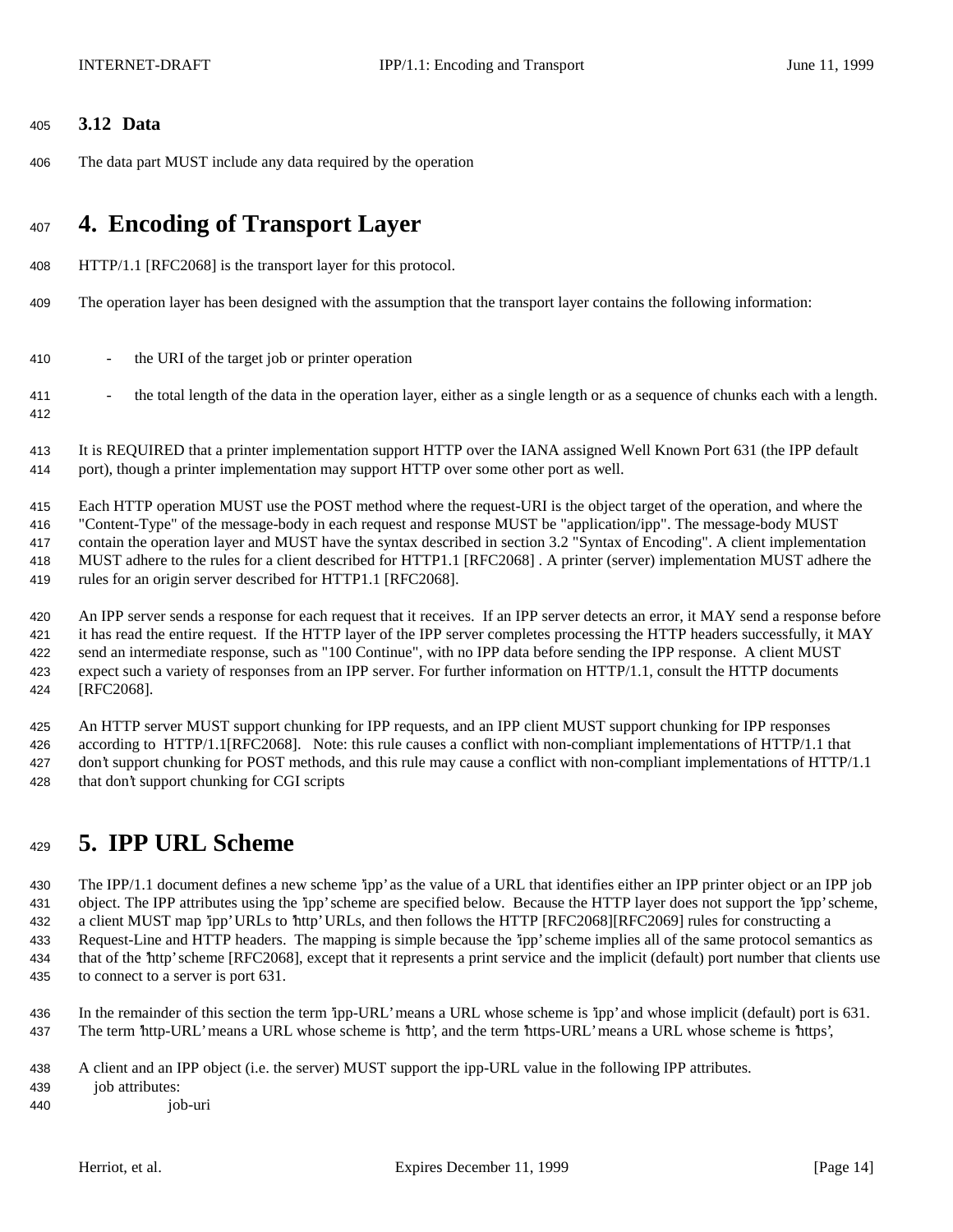| 441 | job-printer-uri                                                                                                                             |
|-----|---------------------------------------------------------------------------------------------------------------------------------------------|
| 442 | printer attributes:                                                                                                                         |
| 443 | printer-uri-supported                                                                                                                       |
| 444 | operation attributes:                                                                                                                       |
| 445 | job-uri                                                                                                                                     |
| 446 | printer-uri                                                                                                                                 |
| 447 |                                                                                                                                             |
| 448 | Each of the above attributes identifies a printer or job object. The ipp-URL is intended as the value of the attributes in this list,       |
| 449 | and for no other attributes. All of these attributes have a syntax type of 'uri', but there are attributes with a syntax type of 'uri' that |
| 450 | do not use the 'ipp' scheme, e.g. 'job-more-info'.                                                                                          |
| 451 |                                                                                                                                             |
| 452 | If a printer registers its URL with a directory service, the printer MUST register an ipp-URL.                                              |
| 453 | User interfaces are beyond the scope of this document. But if software exposes the ipp-URL values of any of the above five                  |
| 454 | attributes to a human user, it is REQUIRED that the human see the ipp-URL as is.                                                            |
| 455 |                                                                                                                                             |
| 456 | When a client sends a request, it MUST convert a target ipp-URL to a target http-URL for the HTTP layer according to the                    |
| 457 | following rules:                                                                                                                            |
| 458 | 1. change the 'ipp' scheme to 'http'                                                                                                        |
| 459 | add an explicit port 631 if the URL does not contain an explicit port. Note: port 631 is the IANA assigned Well Known<br>2.                 |
| 460 | Port for the 'ipp' scheme.                                                                                                                  |
|     |                                                                                                                                             |
| 461 | The client MUST use the target http-URL in both the HTTP Request-Line and HTTP headers, as specified by                                     |
| 462 | HTTP[RFC2068][RFC2069]. However, the client MUST use the target ipp-URL for the value of the "printer-uri" or "job-uri"                     |
| 463 | operation attribute within the application/ipp body of the request. The server MUST use the ipp-URL for the value of the                    |
| 464 | "printer-uri", "job-uri" or "printer-uri-supported" attributes within the application/ipp body of the response.                             |
| 465 |                                                                                                                                             |
| 466 | For example, when an IPP client sends a request directly (i.e. no proxy) to an ipp-URL "ipp://myhost.com/myprinter/myqueue",                |
| 467 | it opens a TCP connection to port 631 (the ipp implicit port) on the host "myhost.com" and sends the following data:                        |
| 468 |                                                                                                                                             |
| 469 | POST /myprinter/myqueue HTTP/1.1                                                                                                            |
| 470 | Host: myhost.com:631                                                                                                                        |
| 471 | Content-type: application/ipp                                                                                                               |
| 472 | Transfer-Encoding: chunked                                                                                                                  |
| 473 | $\cdots$                                                                                                                                    |
| 474 | "printer-uri" "ipp://myhost.com/myprinter/myqueue"                                                                                          |
| 475 | (encoded in application/ipp message body)                                                                                                   |
| 476 | $\cdots$                                                                                                                                    |
| 477 |                                                                                                                                             |
| 478 | As another example, when an IPP client sends the same request as above via a proxy "myproxy.com", it opens a TCP connection                 |
| 479 | to the proxy port 8080 on the proxy host "myproxy.com" and sends the following data:                                                        |
| 480 |                                                                                                                                             |
| 481 | POST http://myhost.com:631/myprinter/myqueue HTTP/1.1                                                                                       |
| 482 | Host: myhost.com:631                                                                                                                        |
| 483 | Content-type: application/ipp                                                                                                               |
| 484 | Transfer-Encoding: chunked                                                                                                                  |
| 485 | $\cdots$                                                                                                                                    |
| 486 | "printer-uri" "ipp://myhost.com/myprinter/myqueue"                                                                                          |
| 487 | (encoded in application/ipp message body)                                                                                                   |
| 488 | $\cdots$                                                                                                                                    |
| 489 |                                                                                                                                             |
| 490 | The proxy then connects to the IPP origin server with headers that are the same as the "no-proxy" example above.                            |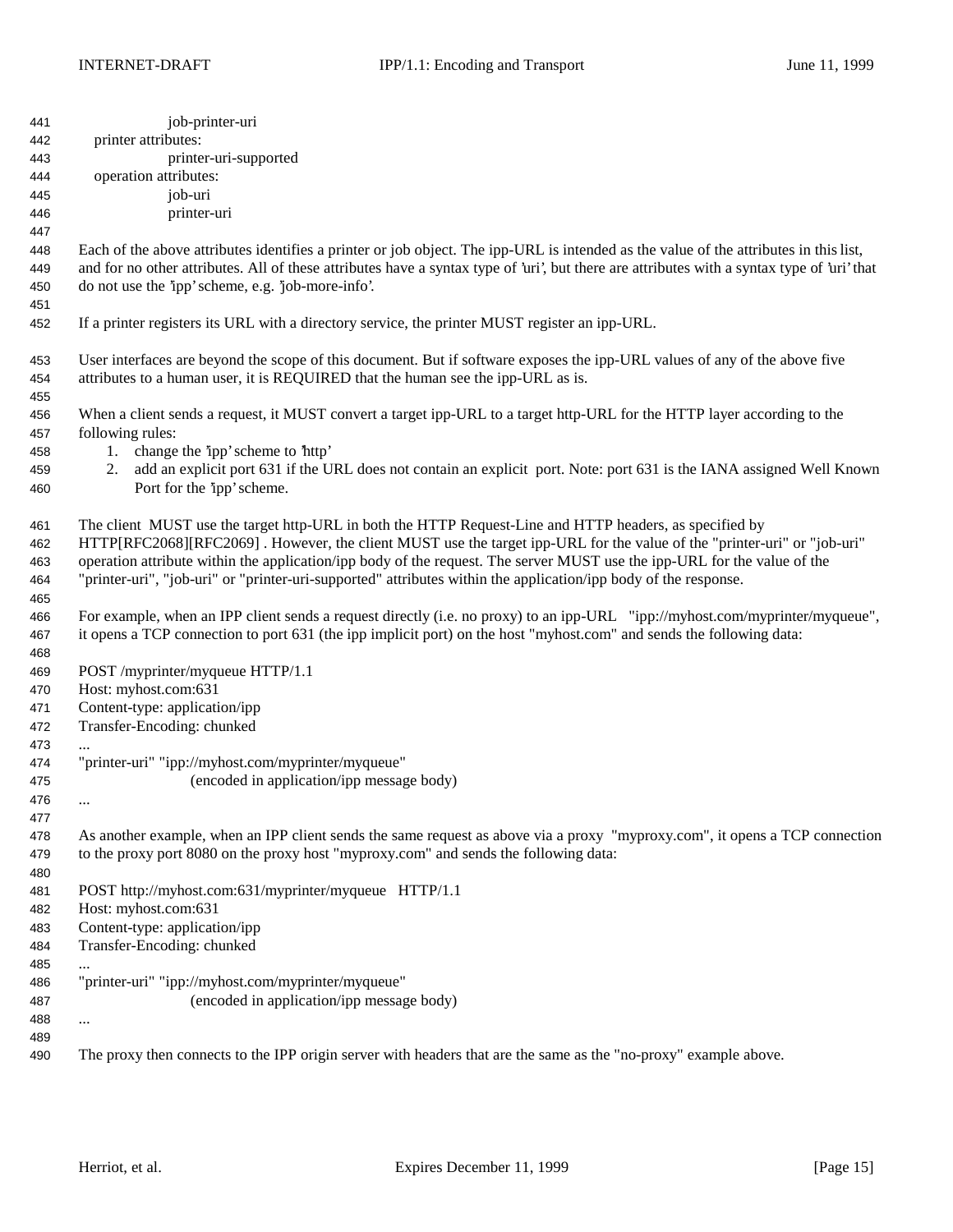# **6. Security Considerations**

 The IPP Model and Semantics document [ipp-mod] discusses high level security requirements (Client Authentication, Server Authentication and Operation Privacy). Client Authentication is the mechanism by which the client proves its identity to the server in a secure manner. Server Authentication is the mechanism by which the server proves its identity to the client in a secure manner. Operation Privacy is defined as a mechanism for protecting operations from eavesdropping.

## **6.1 Security Conformance Requirements**

This section defines the security requirements for IPP clients and IPP objects.

### **6.1.1 Digest Authentication**

- IPP clients MUST support:
- Digest Authentication [RFC2069].
- MD5 and MD5-sess MUST be implemented and supported.
- The Message Integrity feature NEED NOT be used.
- 
- IPP Printers SHOULD support:
- Digest Authentication [RFC2069].
- MD5 and MD5-sess MUST be implemented and supported.
- The Message Integrity feature NEED NOT be used.
- 

- The reasons that IPP Printers SHOULD (rather than MUST) support Digest Authentication are:
- 1. While Client Authentication is important, there is a certain class of printer devices where it does not make sense. Specifically, a low-end device with limited ROM space and low paper throughput may not need Client Authentication. This class of device typically requires firmware designers to make trade-offs between protocols and functionality to arrive at the lowest-cost solution possible. Factored into the designer's decisions is not just the size of the code, but also the testing, maintenance, usefulness, and time-to-market impact for each feature delivered to the customer. Forcing such low-end devices to provide security in order to claim IPP/1.1 conformance would not make business sense and could potentially stall the adoption of the standard.
- 2. Print devices that have high-volume throughput and have available ROM space have a compelling argument to provide support for Client Authentication that safeguards the device from unauthorized access. These devices are prone to a high loss of consumables and paper if unauthorized access should occur.
- 

## **6.1.2 Transport Layer Security (TLS)**

 IPP Printers SHOULD support Transport Layer Security (TLS) [RFC2246] for Server Authentication and Operation Privacy. IPP Printers MAY also support TLS for Client Authentication. If an IPP Printer supports TLS, it MUST support the

 TLS\_DHE\_DSS\_WITH\_3DES\_EDE\_CBC\_SHA cipher suite as mandated by RFC 2246 [RFC2246]. All other cipher suites are OPTIONAL. An IPP Printer MAY support Basic Authentication (described in HTTP/1.1 [RFC2068]) for Client Authentication if the channel is secure. TLS with the above mandated cipher suite can provide such a secure channel.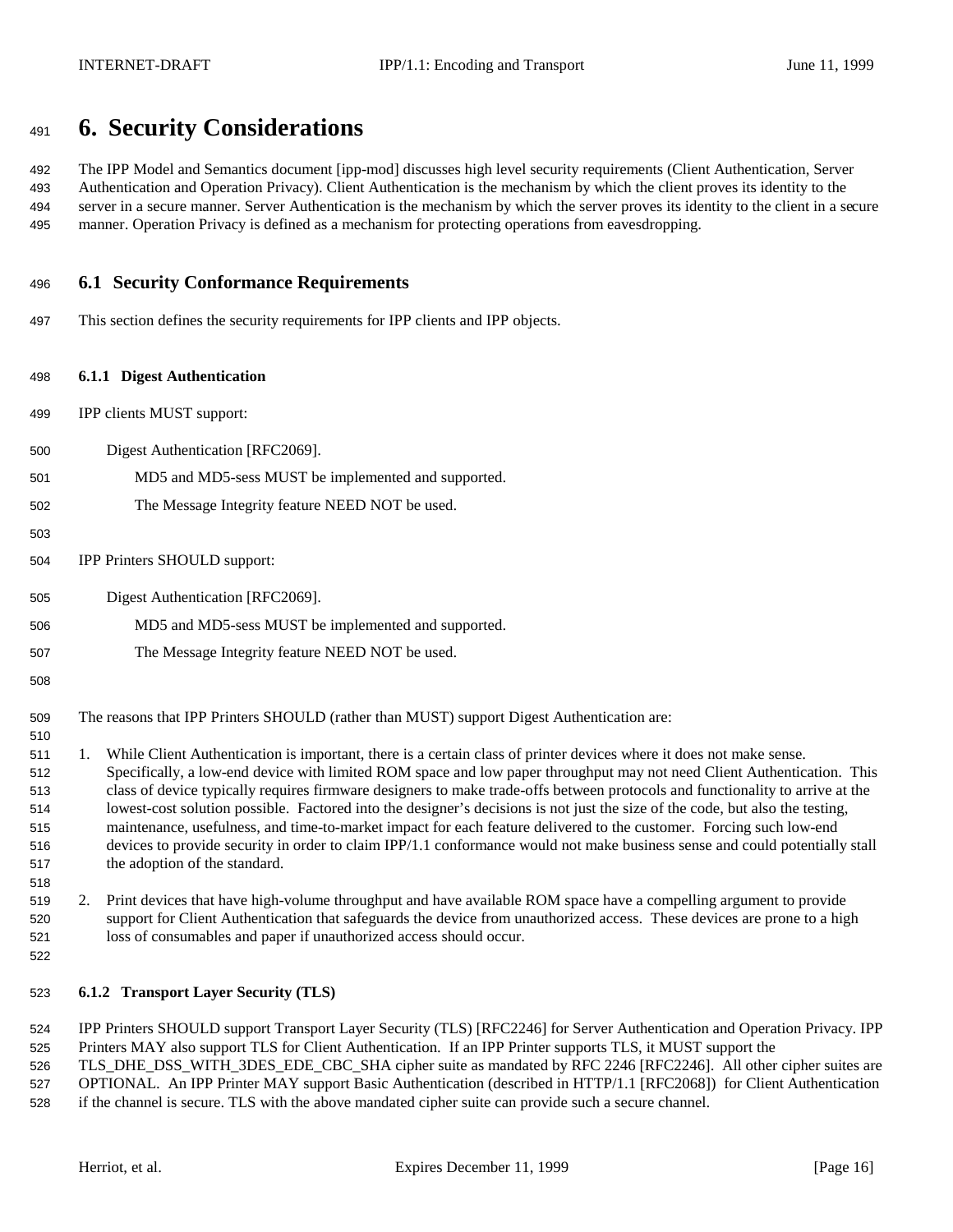If a IPP client supports TLS, it MUST support the TLS\_DHE\_DSS\_WITH\_3DES\_EDE\_CBC\_SHA cipher suite as mandated by RFC 2246 [RFC2246]. All other cipher suites are OPTIONAL.

 The IPP Model and Semantics document defines two printer attributes ("uri-authentication-supported" and "uri-security- supported") that the client can use to discover the security policy of a printer. That document also outlines IPP-specific security considerations and should be the primary reference for security implications with regard to the IPP protocol itself. For backward compatibility with IPP version 1.0, IPP clients and printers MAY also support SSL3. This is in addition to the security required in this document.

## **6.2 Using IPP with TLS**

 An initial IPP request never uses TLS. The switch to TLS occurs either because the server grants the client's request to upgrade to TLS, or a server asks to switch to TLS in its response. Secure communication begins with a server's response to switch to TLS. The initial connection is not secure. Any client expecting a secure connection should first use a non-sensitive operation (e.g. an HTTP POST with an empty message body) to establish a secure connection before sending any sensitive data. During the TLS handshake, the original session is preserved.

 An IPP client that wants a secure connection MUST send "TLS/1.0" as one of the field-values of the HTTP/1.1 Upgrade request header, e.g. "Upgrade: TLS/1.0" (see rfc2068 section 14.42). If the origin-server grants the upgrade request, it MUST respond with "101 Switching Protocols", and it MUST include the header "Upgrade: TLS/1.0" to indicate what it is switching to. An IPP client MUST be ready to react appropriately if the server does not grant the upgrade request. Note: the 'Upgrade header' mechanism allows unsecured and secured traffic to share the same port (in this case, 631).

 With current technology, an IPP server can indicate that it wants an upgrade only by returning "401 unauthorized" or "403 forbidden". A server MAY give the client an additional hint by including an "Upgrade: TLS" header in the response. When an IPP client receives such a response, it can perform the request again with an Upgrade header with the "TLS/1.0" value.

 If a server supports TLS, it SHOULD include the "Upgrade" header with the value "TLS/1.0" in response to any OPTIONS request.

 Upgrade is a hop-by-hop header (rfc2068, section 13.5.1), so each intervening proxy which supports TLS MUST also request the same version of TLS/1.0 on its subsequent request. Furthermore, any caching proxy which supports TLS MUST NOT reply from its cache when TLS/1.0 has been requested (although clients are still recommended to explicitly include "Cache-control: no-cache").

 Note: proxy servers may be able to request or initiate a TLS-secured connection, e.g. the outgoing or incoming firewall of a trusted subnetwork.

# **7. Interoperability with IPP/1.0 Implementations**

- For interoperability with IPP/1.0 servers, IPP/1.1 clients SHOULD also meet the conformance requirements for clients as specified in [RFC2566] and [RFC2565].
- For interoperability with IPP/1.0 clients, IPP/1.1 objects SHOULD also meet the conformance requirements for IPP objects as specified in [RFC2565] and [RFC2566].

## **7.1 The "version-number" Parameter**

The following are rules regarding the "version-number" parameter (see section 3.3):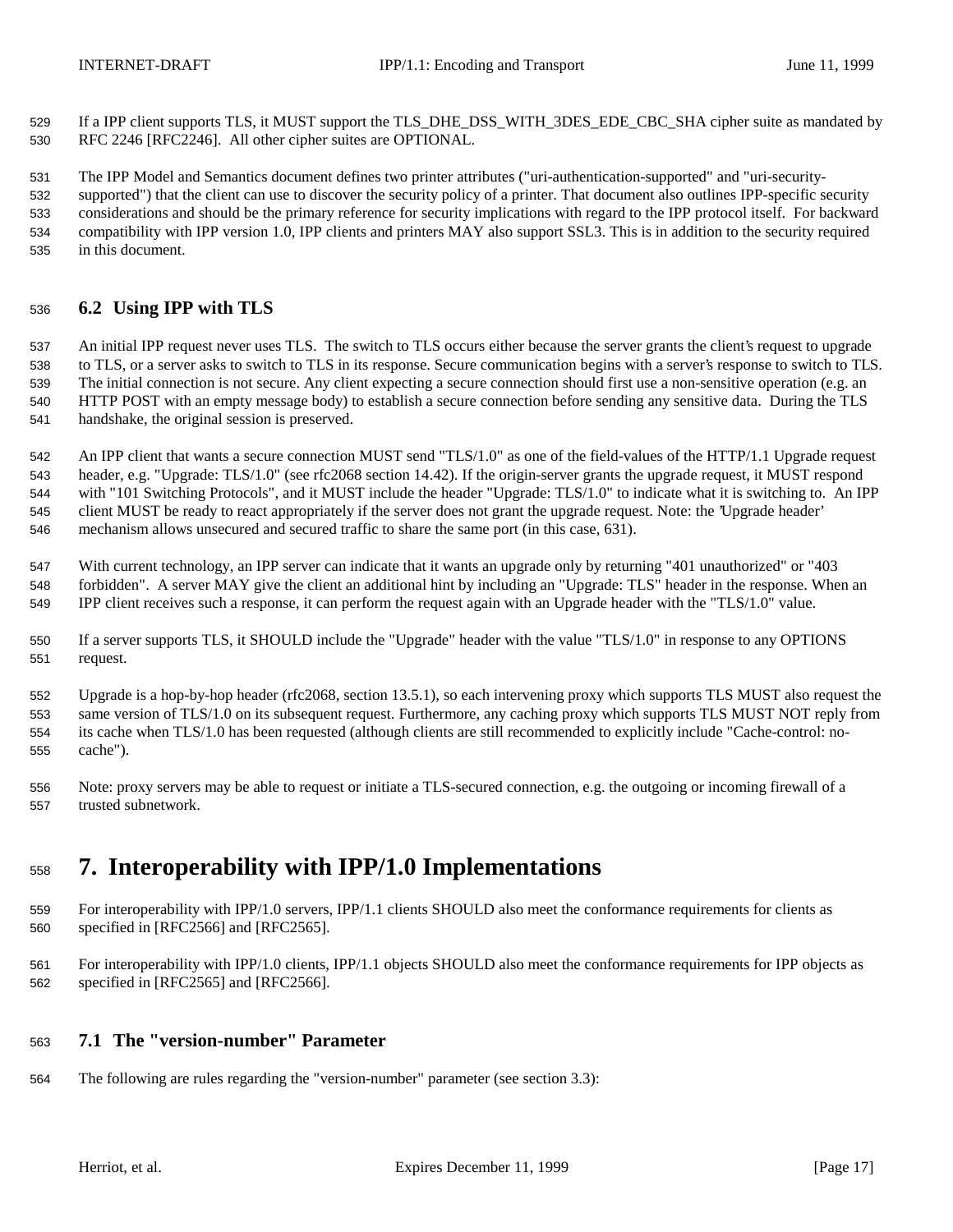- 1. Clients MUST send requests containing a "version-number" parameter with a '1.1' value and SHOULD try supplying alternate version numbers if they receive a 'server-error-version-not-supported' error return in a response.
- 2. IPP objects MUST accept requests containing a "version-number" parameter with a '1.1' value (or reject the request for reasons other than 'server-error-version-not-supported').
- 3. IPP objects SHOULD accept any request with the major version '1' (or reject the request for reasons other than 'server-error-version-not-supported'). See [ipp-mod] "versions" sub-section.
- 4. In any case, security MUST NOT be compromised when a client supplies a lower "version-number" parameter in a request. For example, if an IPP/1.1 conforming Printer object accepts version '1.0' requests and is configured to enforce Digest Authentication, it MUST do the same for a version '1.0' request.

## **7.2 Security and URL Schemes**

- The following are rules regarding security, the "version-number" parameter, and the URL scheme supplied in target attributes and responses:
- 1. When a client supplies a request, the "printer-uri" or "job-uri" target operation attribute MUST have the same scheme as that indicated in one of the values of the "printer-uri-supported" Printer attribute.
- 2. When the server returns the "job-printer-uri" or "job-uri" Job Description attributes, it SHOULD return the same scheme ('ipp', 'https', 'http', etc.) that the client supplied in the "printer-uri" or "job-uri" target operation attributes in the Get-Job- Attributes or Get-Jobs request, rather than the scheme used when the job was created. However, when a client requests job attributes using the Get-Job-Attributes or Get-Jobs operations, the jobs and job attributes that the server returns depends on: (1) the security in effect when the job was created, (2) the security in effect in the query request, and (3) the security policy in force.
- 3. If a server registers a non-secure ipp-URL with a directory service (see [IPP-MOD] "Generic Directory Schema" Appendix), then it SHOULD also register an http-URL for interoperability with IPP/1.0 clients (see section 7).
- 4. In any case, security MUST NOT be compromised when a client supplies an 'http' or other non-secure URL scheme in the target "printer-uri" and "job-uri" operation attributes in a request.

## **8. References**

- [dpa] ISO/IEC 10175 Document Printing Application (DPA), June 1996.
- [iana] IANA Registry of Coded Character Sets: ftp://ftp.isi.edu/in-notes/iana/assignments/character-sets.
- [ipp-iig] Hastings, Tom, et al., "Internet Printing Protocol/1.1: Implementer's Guide", work in progress.
- [ipp-mod] R. deBry, T. Hastings, R. Herriot, S. Isaacson, P. Powell, "Internet Printing Protocol/1.0: Model and Semantics", <draft-ietf-ipp-model-v11-03.txt>, June, 1999.
- [ipp-pro] Herriot, R., Butler, S., Moore, P., Turner, R., "Internet Printing Protocol/1.1: Encoding and Transport", draft-ietf-ipp-protocol-v11-02-.txt, June 1999.
- [RFC822] Crocker, D., "Standard for the Format of ARPA Internet Text Messages", RFC 822, August 1982.
- [RFC1123] Braden, S., "Requirements for Internet Hosts Application and Support", RFC 1123, October, 1989.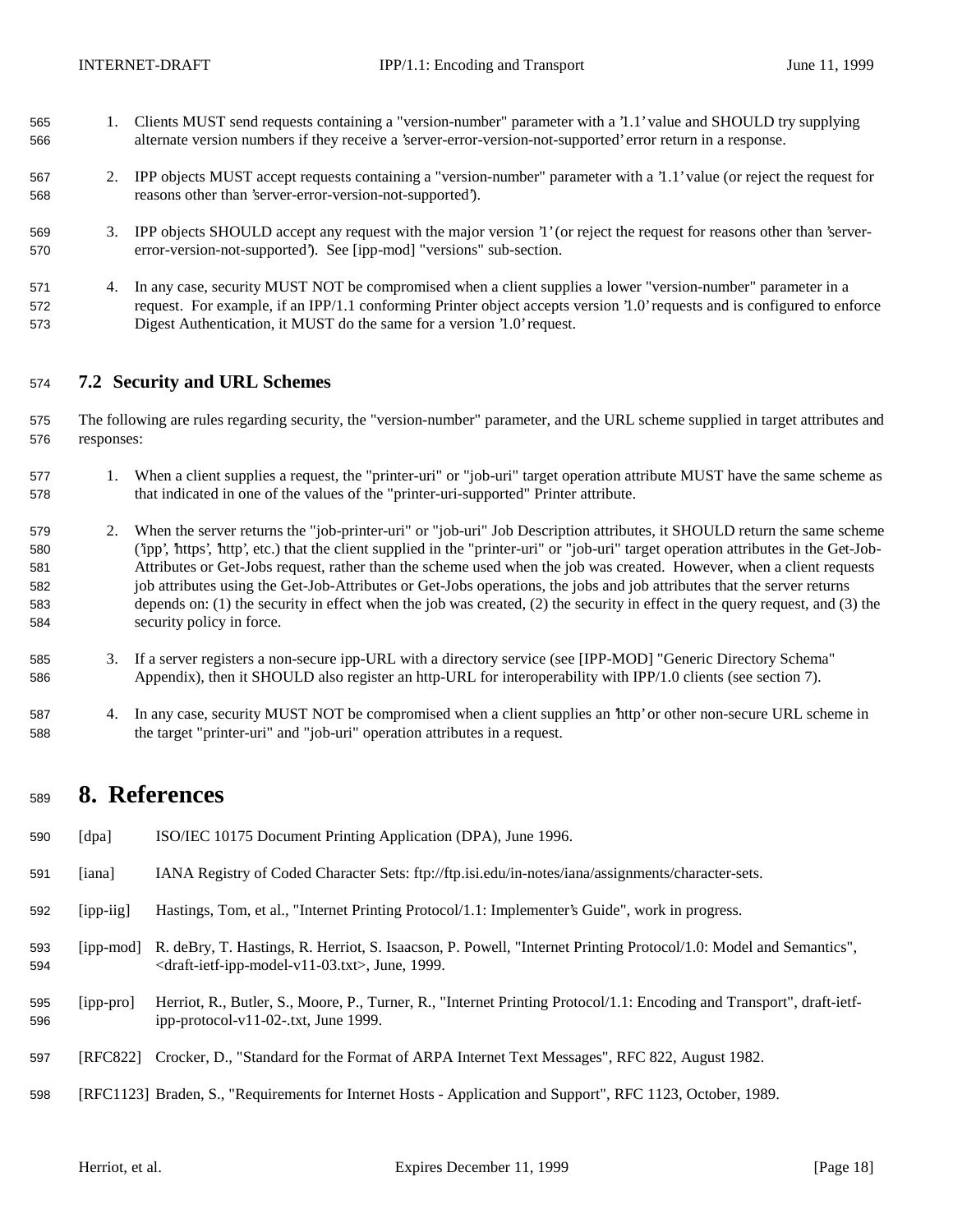- [RFC1179] McLaughlin, L. III, (editor), "Line Printer Daemon Protocol" RFC 1179, August 1990.
- [RFC1543] Postel, J., "Instructions to RFC Authors", RFC 1543, October 1993.
- [RFC1738] Berners-Lee, T., Masinter, L., McCahill, M. , "Uniform Resource Locators (URL)", RFC 1738, December, 1994.
- [RFC1759] Smith, R., Wright, F., Hastings, T., Zilles, S., and Gyllenskog, J., "Printer MIB", RFC 1759, March 1995.
- [RFC1766] H. Alvestrand, " Tags for the Identification of Languages", RFC 1766, March 1995.
- [RFC1808] R. Fielding, "Relative Uniform Resource Locators", RFC1808, June 1995.
- [RFC1903] J. Case, et al. "Textual Conventions for Version 2 of the Simple Network Management Protocol (SNMPv2)", RFC 1903, January 1996.
- [RFC2046] N. Freed & N. Borenstein, Multipurpose Internet Mail Extensions (MIME) Part Two: Media Types. November 1996, RFC 2046.
- [RFC2048] N. Freed, J. Klensin & J. Postel. Multipurpose Internet Mail Extension (MIME) Part Four: Registration Procedures. November 1996 (Also BCP0013), RFC 2048.
- [RFC2068] R Fielding, et al, "Hypertext Transfer Protocol HTTP/1.1" RFC 2068, January 1997.
- [RFC2069] J. Franks, et al, "An Extension to HTTP: Digest Access Authentication" RFC 2069, January 1997.
- [RFC2119] S. Bradner, "Key words for use in RFCs to Indicate Requirement Levels", RFC 2119 , March 1997.
- [RFC2184] N. Freed, K. Moore, "MIME Parameter Value and Encoded Word Extensions: Character Sets, Languages, and Continuations", RFC 2184, August 1997.
- [RFC2234] D. Crocker et al., "Augmented BNF for Syntax Specifications: ABNF", RFC 2234. November 1997.
- [RFC2246] T. Dierks et al., "The TLS Protocol", RFC 2246. January 1999.
- [RFC2396] Berners-Lee, T., Fielding, R., Masinter, L., "Uniform Resource Identifiers (URI): Generic Syntax", RFC 2396, August 1998.
- [RFC2565] Herriot, R., Butler, S., Moore, P., Turner, R., "Internet Printing Protocol/1.0: Encoding and Transport", rfc 2565, April 1999.
- [RFC2566] R. deBry, T. Hastings, R. Herriot, S. Isaacson, P. Powell, "Internet Printing Protocol/1.0: Model and Semantics", rfc 2566, April, 1999.
- [RFC2567] Wright, D., "Design Goals for an Internet Printing Protocol", RFC2567, April 1999.
- [RFC2568] Zilles, S., "Rationale for the Structure and Model and Protocol for the Internet Printing Protocol", RC 2568,April 1999.
- [RFC2569] Herriot, R., Hastings, T., Jacobs, N., Martin, J., "Mapping between LPD and IPP Protocols RFC 2569, April 1999.

# **9. Author's Address**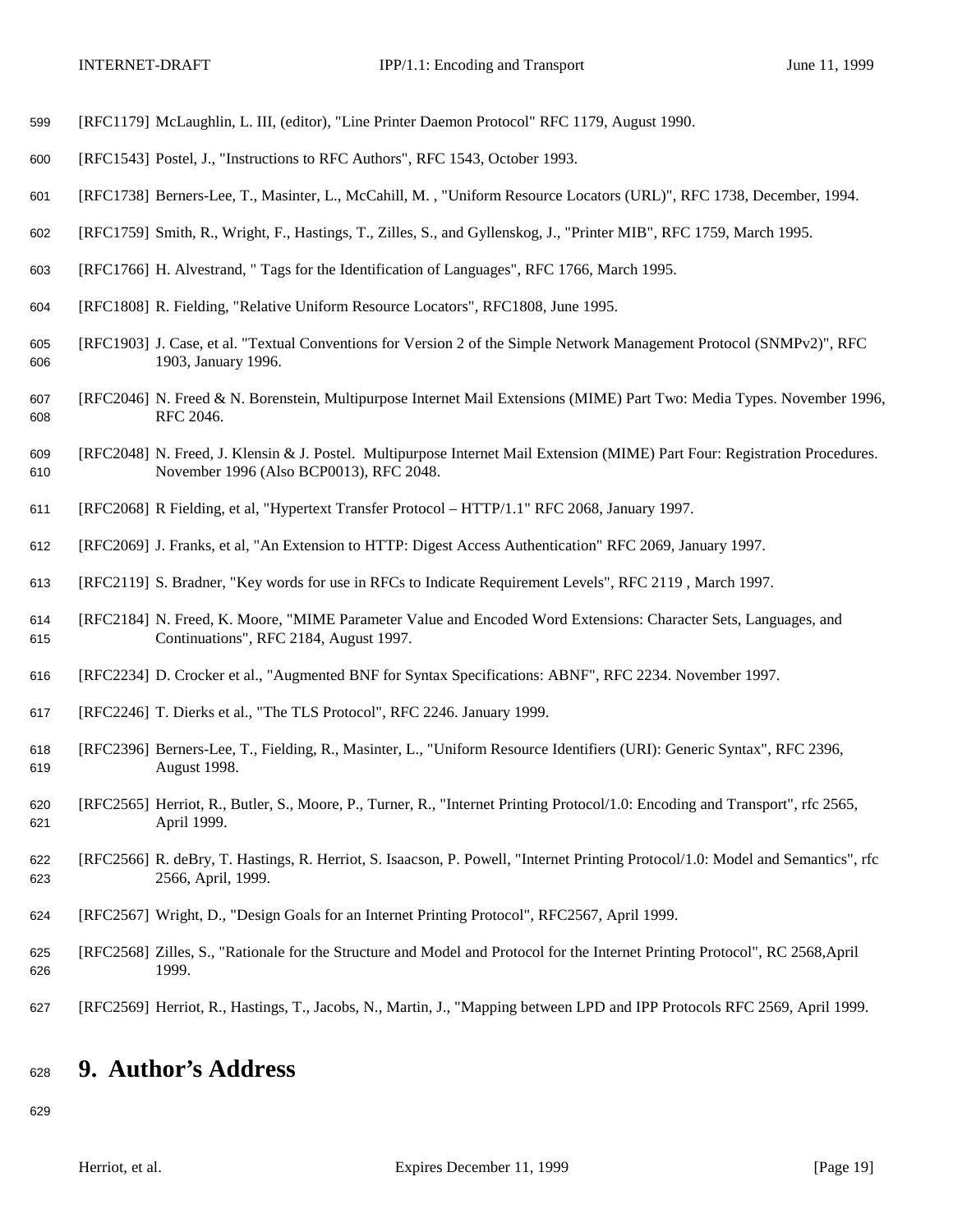Robert Herriot (editor) Paul Moore Xerox Corporation Microsoft 3400 Hillview Ave., Bldg #1 One Microsoft Way Palo Alto, CA 94304 Redmond, WA 98053

Phone: 650-813-7696 Phone: 425-936-0908 Fax: 650-813-6860 Fax: 425-93MS-FAX Email: robert.herriot@pahv.xerox.com Email: paulmo@microsoft.com

Sylvan Butler Randy Turner Hewlett-Packard 2Wire, Inc. 11311 Chinden Blvd. 694 Tasman Dr. Boise, ID 83714 Milpitas, CA 95035

Phone: 208-396-6000 Phone: 408-546-1273 Fax: 208-396-3457 Email: sbutler@boi.hp.com

IPP Mailing List: ipp@pwg.org Phone: 310-333-5764 IPP Mailing List Subscription: ipp-request@pwg.org Fax: 310-333-5514 IPP Web Page: http://www.pwg.org/ipp/ Email: jwenn@cp10.es.xerox.com

John Wenn Xerox Corporation 737 Hawaii St El Segundo, CA 90245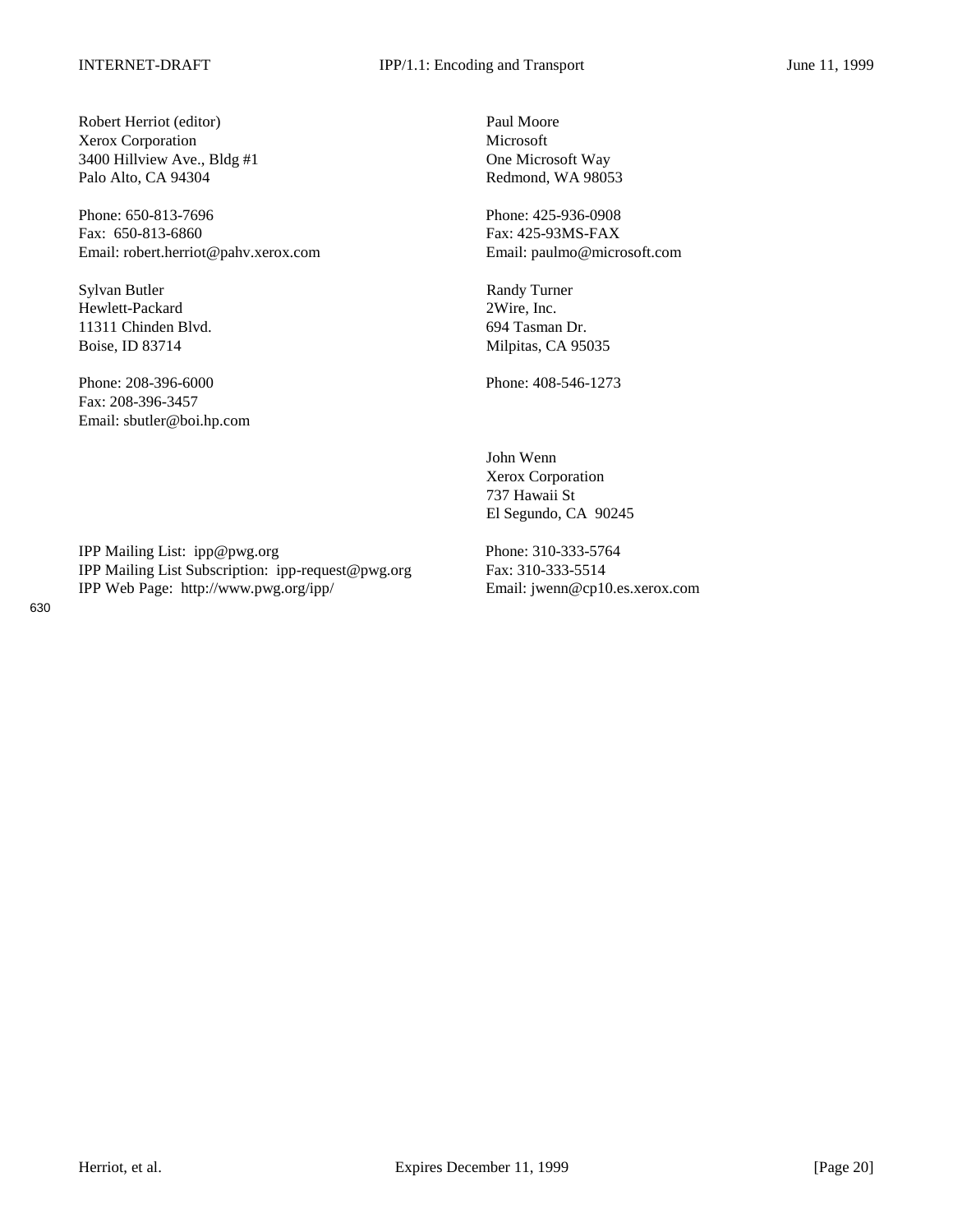## <sup>631</sup> **10. Other Participants:**

Chuck Adams - Tektronix Harry Lewis - IBM Ron Bergman - Dataproducts Tony Liao - Vivid Image Keith Carter - IBM David Manchala - Xerox Angelo Caruso - Xerox Carl-Uno Manros - Xerox Jeff Copeland - QMS Jay Martin - Underscore Roger deBry - IBM Larry Masinter - Xerox Lee Farrell - Canon Ira McDonald - High North Inc. Sue Gleeson - Digital Bob Pentecost - Hewlett-Packard Charles Gordon - Osicom Patrick Powell - Astart Technologies Brian Grimshaw - Apple Jeff Rackowitz - Intermec Jerry Hadsell - IBM Xavier Riley - Xerox Richard Hart - Digital Gary Roberts - Ricoh Tom Hastings - Xerox Stuart Rowley - Kyocera Stephen Holmstead Richard Schneider - Epson Zhi-Hong Huang - Zenographics Shigern Ueda - Canon Scott Isaacson - Novell Bob Von Andel - Allegro Software Rich Lomicka - Digital William Wagner - Digital Products David Kellerman - Northlake Software Jasper Wong - Xionics Robert Kline - TrueSpectra Don Wright - Lexmark Dave Kuntz - Hewlett-Packard Rick Yardumian - Xerox Takami Kurono - Brother Lloyd Young - Lexmark Rich Landau - Digital Peter Zehler - Xerox Greg LeClair - Epson Frank Zhao - Panasonic

Steve Zilles - Adobe

# <sup>632</sup> **11. Appendix A: Protocol Examples**

## <sup>633</sup> **11.1 Print-Job Request**

634 The following is an example of a Print-Job request with job-name, copies, and sides specified. The "ipp-attribute-fidelity" 635 attribute is set to 'true' so that the print request will fail if the "copies" or the "sides" attribute are not supported or their values are 636 not supported.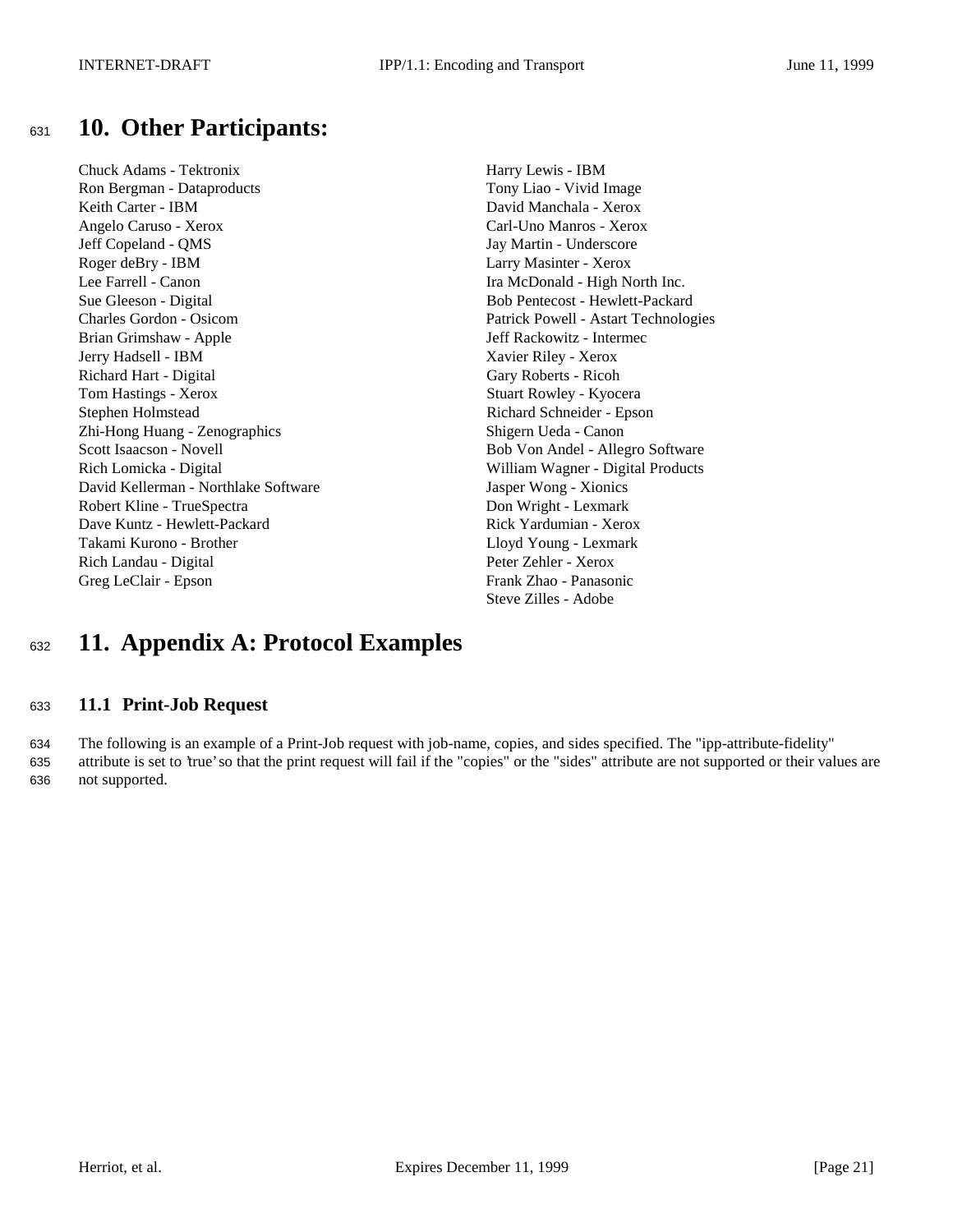| <b>Octets</b>               | <b>Symbolic Value</b>       | <b>Protocol field</b>    |
|-----------------------------|-----------------------------|--------------------------|
| 0x0101                      | 1.1                         | version-number           |
| 0x0002                      | Print-Job                   | operation-id             |
| 0x00000001                  | 1                           | request-id               |
| 0x01                        | start operation-attributes  | operation-attributes-tag |
| 0x47                        | charset type                | value-tag                |
| 0x0012                      |                             | name-length              |
| attributes-charset          | attributes-charset          | name                     |
| 0x0008                      |                             | value-length             |
| us-ascii                    | US-ASCII                    | value                    |
| 0x48                        | natural-language type       | value-tag                |
| 0x001B                      |                             | name-length              |
| attributes-natural-language | attributes-natural-language | name                     |
| 0x0005                      |                             | value-length             |
| en-us                       | en-US                       | value                    |
| 0x45                        | uri type                    | value-tag                |
| 0x000B                      |                             | name-length              |
| printer-uri                 | printer-uri                 | name                     |
| 0x0015                      |                             | value-length             |
| ipp://forest/pinetree       | printer pinetree            | value                    |
| 0x42                        | nameWithoutLanguage type    | value-tag                |
| 0x0008                      |                             | name-length              |
| job-name                    | job-name                    | name                     |
| 0x0006                      |                             | value-length             |
| foobar                      | foobar                      | value                    |
| 0x22                        | boolean type                | value-tag                |
| 0x0016                      |                             | name-length              |
| ipp-attribute-fidelity      | ipp-attribute-fidelity      | name                     |
| 0x0001                      |                             | value-length             |
| 0x01                        | true                        | value                    |
| 0x02                        | start job-attributes        | job-attributes-tag       |
| 0x21                        | integer type                | value-tag                |
| 0x0006                      |                             | name-length              |
| copies                      | copies                      | name                     |
| 0x0004                      |                             | value-length             |
| 0x00000014                  | 20                          | value                    |
| 0x44                        | keyword type                | value-tag                |
| 0x0005                      |                             | name-length              |
| sides                       | sides                       | name                     |
| 0x0013                      |                             | value-length             |
| two-sided-long-edge         | two-sided-long-edge         | value                    |
| 0x03                        | end-of-attributes           | end-of-attributes-tag    |
| %!PS                        | <postscript></postscript>   | data                     |

## <sup>637</sup> **11.2 Print-Job Response (successful)**

638 Here is an example of a successful Print-Job response to the previous Print-Job request. The printer supported the "copies" and 639 "sides" attributes and their supplied values. The status code returned is 'successful-ok'.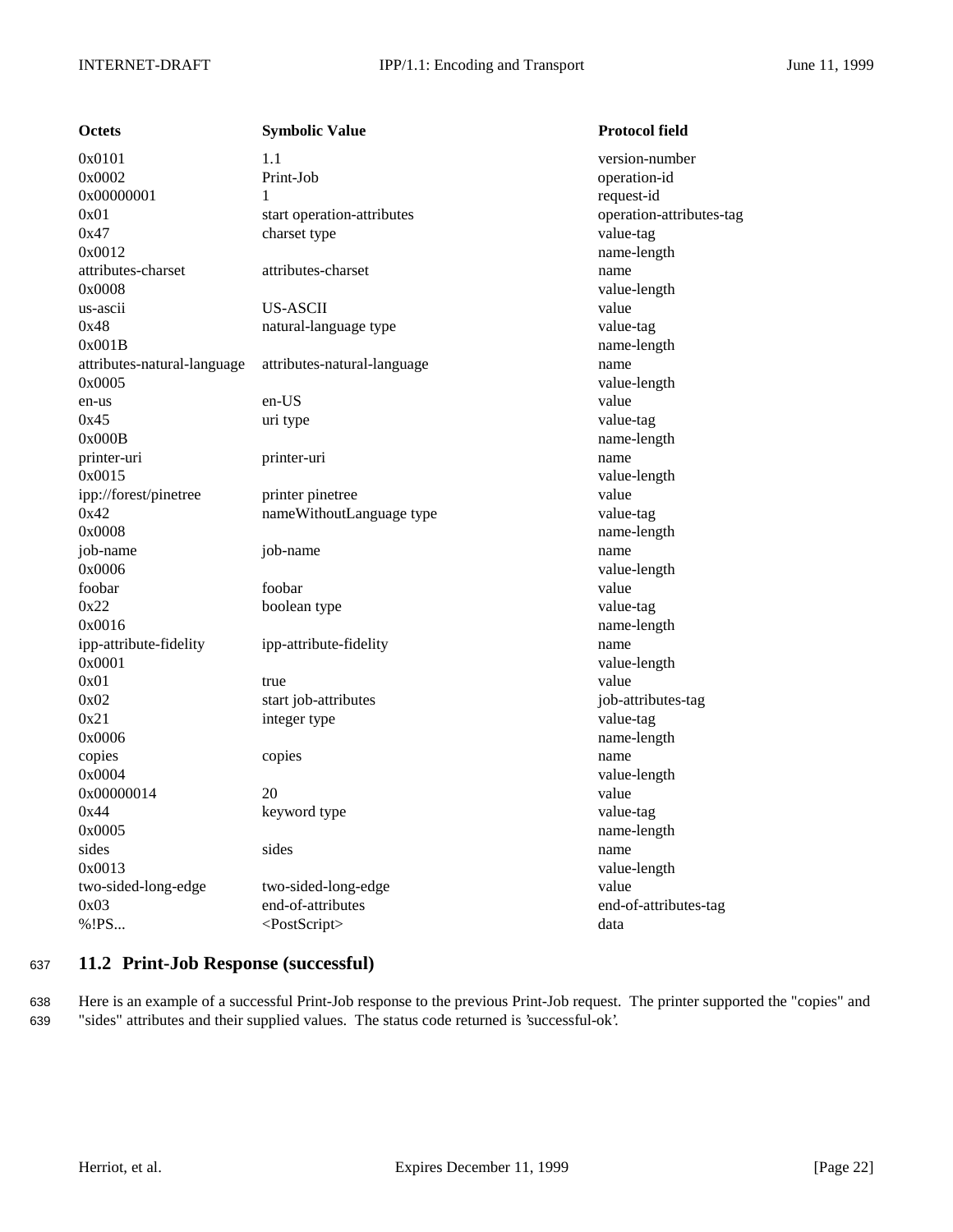| <b>Octets</b>               | <b>Symbolic Value</b>       | <b>Protocol field</b>    |
|-----------------------------|-----------------------------|--------------------------|
| 0x0101                      | 1.1                         | version-number           |
| 0x0000                      | successful-ok               | status-code              |
| 0x00000001                  | 1                           | request-id               |
| 0x01                        | start operation-attributes  | operation-attributes-tag |
| 0x47                        | charset type                | value-tag                |
| 0x0012                      |                             | name-length              |
| attributes-charset          | attributes-charset          | name                     |
| 0x0008                      |                             | value-length             |
| us-ascii                    | <b>US-ASCII</b>             | value                    |
| 0x48                        | natural-language type       | value-tag                |
| 0x001B                      |                             | name-length              |
| attributes-natural-language | attributes-natural-language | name                     |
| 0x0005                      |                             | value-length             |
| en-us                       | en-US                       | value                    |
| 0x41                        | textWithoutLanguage type    | value-tag                |
| 0x000E                      |                             | name-length              |
| status-message              | status-message              | name                     |
| 0x000D                      |                             | value-length             |
| successful-ok               | successful-ok               | value                    |
| 0x02                        | start job-attributes        | job-attributes-tag       |
| 0x21                        | integer                     | value-tag                |
| 0x0006                      |                             | name-length              |
| job-id                      | job-id                      | name                     |
| 0x0004                      |                             | value-length             |
| 147                         | 147                         | value                    |
| 0x45                        | uri type                    | value-tag                |
| 0x0007                      |                             | name-length              |
| job-uri                     | job-uri                     | name                     |
| 0x0019                      |                             | value-length             |
| ipp://forest/pinetree/123   | job 123 on pinetree         | value                    |
| 0x23                        | enum type                   | value-tag                |
| 0x0009                      |                             | name-length              |
| job-state                   | job-state                   | name                     |
| 0x0004                      |                             | value-length             |
| 0x0003                      | pending                     | value                    |
| 0x03                        | end-of-attributes           | end-of-attributes-tag    |

## <sup>640</sup> **11.3 Print-Job Response (failure)**

 Here is an example of an unsuccessful Print-Job response to the previous Print-Job request. It fails because, in this case, the printer does not support the "sides" attribute and because the value '20' for the "copies" attribute is not supported. Therefore, no job is created, and neither a "job-id" nor a "job-uri" operation attribute is returned. The error code returned is 'client-error-attributes-or-values-not-supported' (0x040B).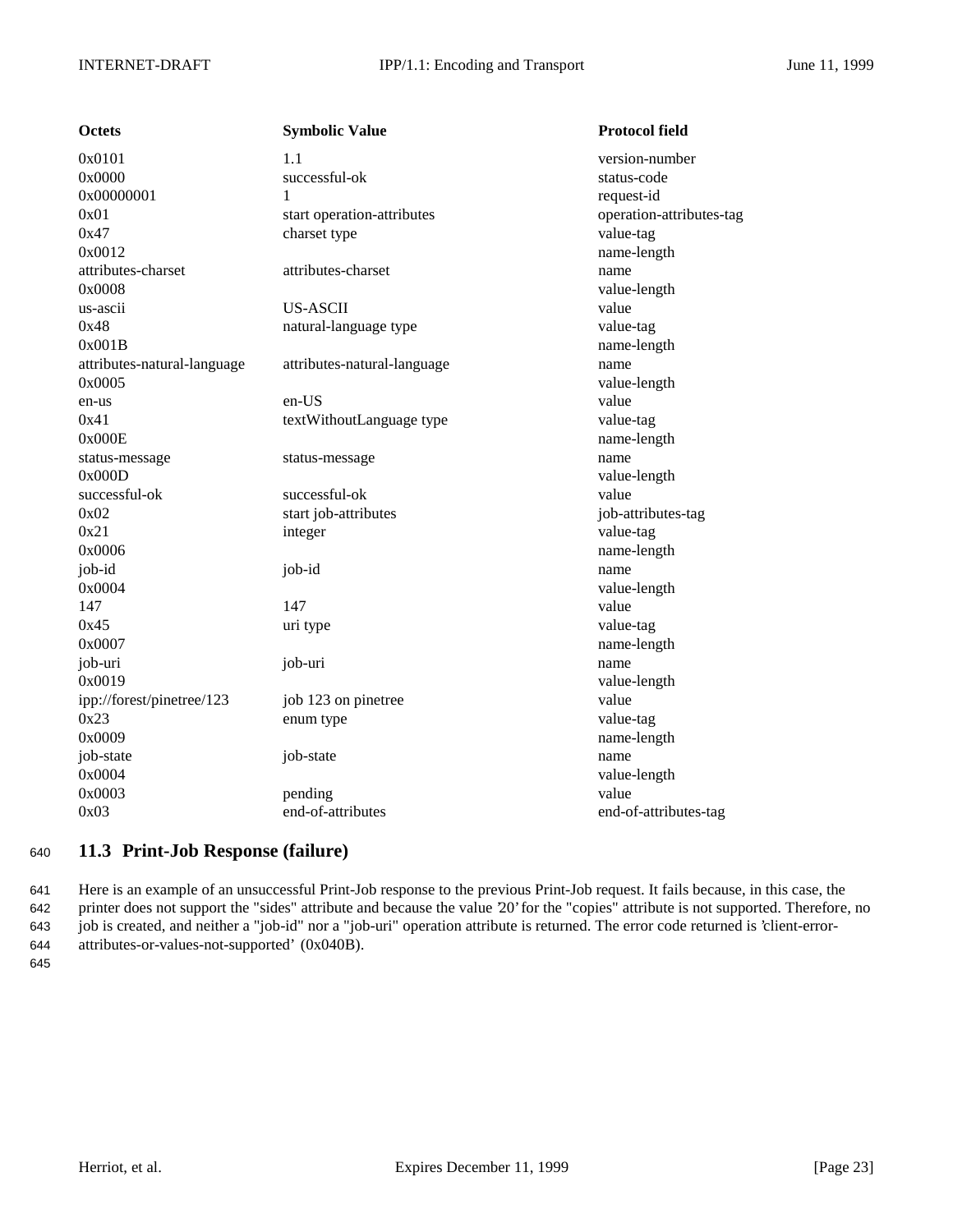| <b>Octets</b>            | <b>Symbolic Value</b>                           | <b>Protocol field</b>      |
|--------------------------|-------------------------------------------------|----------------------------|
| 0x0101                   | 1.1                                             | version-number             |
| 0x040B                   | client-error-attributes-or-values-not-supported | status-code                |
| 0x00000001               | 1                                               | request-id                 |
| 0x01                     | start operation-attributes                      | operation-attribute tag    |
| 0x47                     | charset type                                    | value-tag                  |
| 0x0012                   |                                                 | name-length                |
| attributes-charset       | attributes-charset                              | name                       |
| 0x0008                   |                                                 | value-length               |
| us-ascii                 | <b>US-ASCII</b>                                 | value                      |
| 0x48                     | natural-language type                           | value-tag                  |
| 0x001B                   |                                                 | name-length                |
| attributes-natural-      | attributes-natural-language                     | name                       |
| language                 |                                                 |                            |
| 0x0005                   |                                                 | value-length               |
| en-us                    | $en-US$                                         | value                      |
| 0x41                     | textWithoutLanguage type                        | value-tag                  |
| 0x000E                   |                                                 | name-length                |
| status-message           | status-message                                  | name                       |
| 0x002F                   |                                                 | value-length               |
| client-error-attributes- | client-error-attributes-or-values-not-supported | value                      |
| or-values-not-           |                                                 |                            |
| supported                |                                                 |                            |
| 0x05                     | start unsupported-attributes                    | unsupported-attributes tag |
| 0x21                     | integer type                                    | value-tag                  |
| 0x0006                   |                                                 | name-length                |
| copies                   | copies                                          | name                       |
| 0x0004                   |                                                 | value-length               |
| 0x00000014               | 20                                              | value                      |
| 0x10                     | unsupported (type)                              | value-tag                  |
| 0x0005                   |                                                 | name-length                |
| sides                    | sides                                           | name                       |
| 0x0000                   |                                                 | value-length               |
| 0x03                     | end-of-attributes                               | end-of-attributes-tag      |

## <sup>646</sup> **11.4 Print-Job Response (success with attributes ignored)**

 Here is an example of a successful Print-Job response to a Print-Job request like the previous Print-Job request, except that the value of 'ipp-attribute-fidelity' is false. The print request succeeds, even though, in this case, the printer supports neither the "sides" attribute nor the value '20' for the "copies" attribute. Therefore, a job is created, and both a "job-id" and a "job-uri" operation attribute are returned. The unsupported attributes are also returned in an Unsupported Attributes Group. The error code returned is 'successful-ok-ignored-or-substituted-attributes' (0x0001).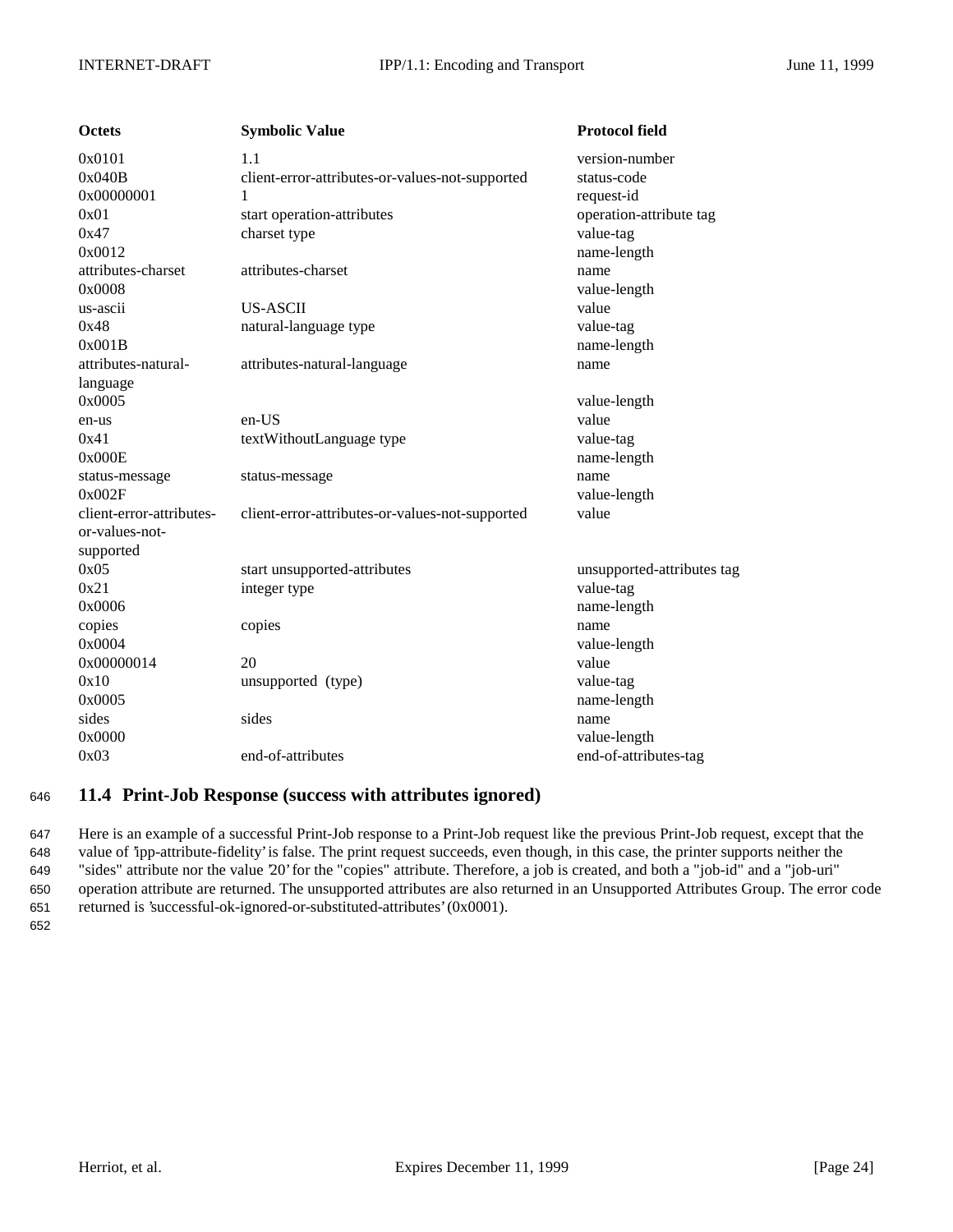| Octets                      |
|-----------------------------|
| 0x0101                      |
| 0x0001                      |
| 0x00000001                  |
| 0x01                        |
| 0x47                        |
| 0x0012                      |
| attributes-charset          |
| 0x0008                      |
| us-ascii                    |
| 0x48                        |
| 0x001B                      |
| attributes-natural-language |
| 0x0005                      |
|                             |
| en-us<br>0x41               |
|                             |
| 0x000E                      |
| status-message              |
| 0x002F                      |
| successful-ok-ignored-or-   |
| substituted-attributes      |
| 0x05                        |
| 0x21                        |
| 0x0006                      |
| copies                      |
| 0x0004                      |
| 0x00000014                  |
| 0x10                        |
| 0x0005                      |
| sides                       |
| 0x0000                      |
| 0x02                        |
| 0x21                        |
| 0x0006                      |
| job-id                      |
| 0x0004                      |
| 147                         |
| 0x45                        |
| 0x0007                      |
| job-uri                     |
| 0x0019                      |
| ipp://forest/pinetree/123   |
| 0x23                        |
| 0x0009                      |
| job-state                   |
| 0x0004                      |
| 0x0003                      |
| $\sim$                      |

**Combolic Value Protocol field** 1.1 version-number successful-ok-ignored-or-substituted-attributes status-code 1 request-id start operation-attributes operation-attributes-tag charset type value-tag attributes-charset attributes-charset name us-ascii US-ASCII value natural-language type value-tag attributes-natural-language attributes-natural-language name en-us en-US value textWithoutLanguage type value-tag status-message status-message name successful-ok-ignored-or-substituted-attributes value start unsupported-attributes unsupported-attributes tag integer type value-tag copies copies copies and copies and copies and copies and copies and copies and copies and copies and copies and copies and copies and copies and copies and copies and copies and copies and copies and copies and copies and 0x00000014 20 value unsupported (type) value-tag sides sides name start job-attributes is a start job-attributes-tag 0x21 integer value-tag job-id job-id name 147 value 0x45 uri type value-tag job-uri job-uri name job 123 on pinetree value enum type value-tag job-state job-state name 0x0003 pending value 0x03 end-of-attributes end-of-attributes-tag

name-length value-length name-length value-length name-length value-length name-length value-length name-length value-length name-length value-length name-length value-length name-length value-length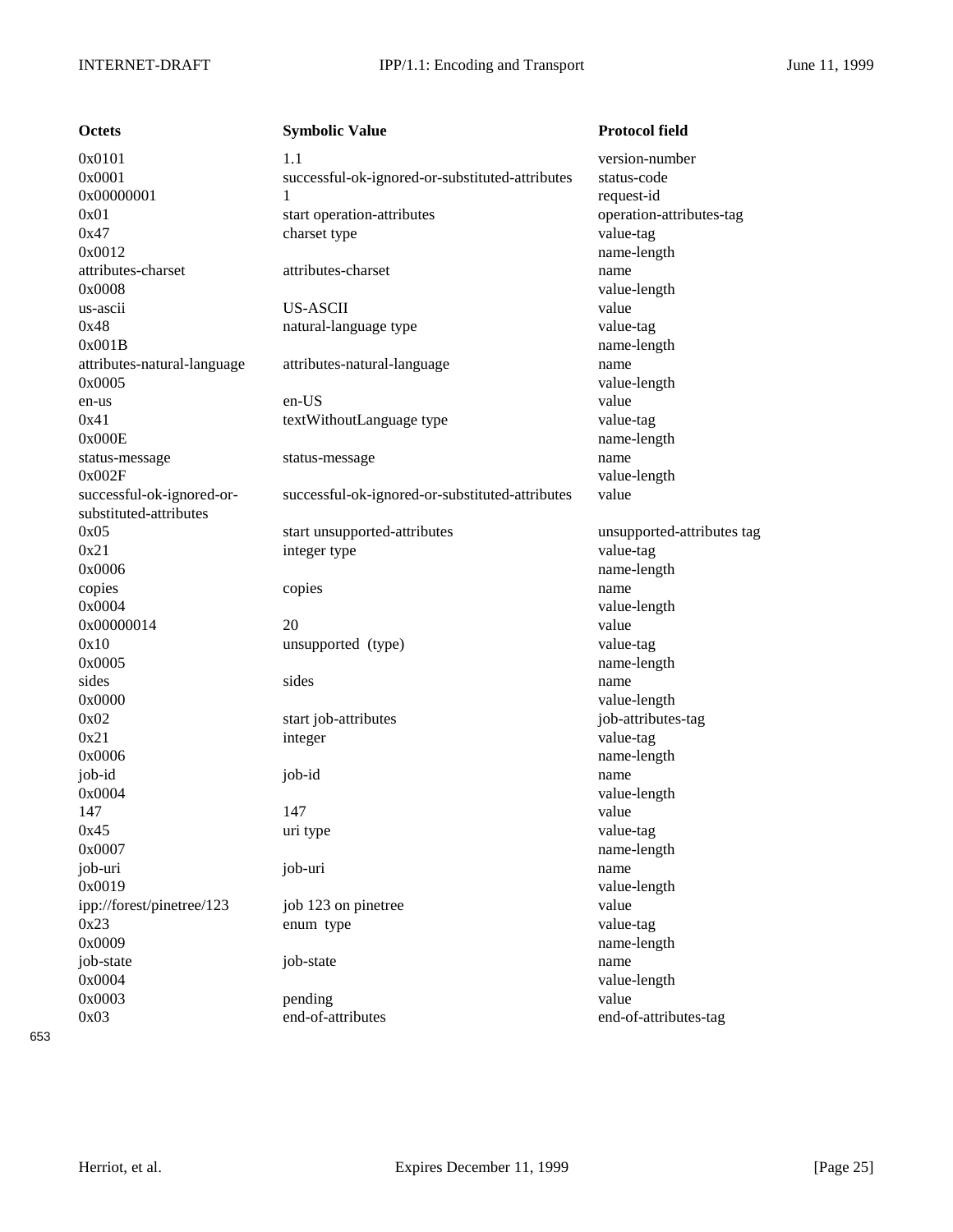## <sup>654</sup> **11.5 Print-URI Request**

655 The following is an example of Print-URI request with copies and job-name parameters:

| <b>Octets</b>         | <b>Symbolic Value</b>       | <b>Protocol field</b>    |
|-----------------------|-----------------------------|--------------------------|
| 0x0101                | 1.1                         | version-number           |
| 0x0003                | Print-URI                   | operation-id             |
| 0x00000001            | 1                           | request-id               |
| 0x01                  | start operation-attributes  | operation-attributes-tag |
| 0x47                  | charset type                | value-tag                |
| 0x0012                |                             | name-length              |
| attributes-charset    | attributes-charset          | name                     |
| 0x0008                |                             | value-length             |
| us-ascii              | <b>US-ASCII</b>             | value                    |
| 0x48                  | natural-language type       | value-tag                |
| 0x001B                |                             | name-length              |
| attributes-natural-   | attributes-natural-language | name                     |
| language              |                             |                          |
| 0x0005                |                             | value-length             |
| en-us                 | en-US                       | value                    |
| 0x45                  | uri type                    | value-tag                |
| 0x000B                |                             | name-length              |
| printer-uri           | printer-uri                 | name                     |
| 0x0015                |                             | value-length             |
| ipp://forest/pinetree | printer pinetree            | value                    |
| 0x45                  | uri type                    | value-tag                |
| 0x000C                |                             | name-length              |
| document-uri          | document-uri                | name                     |
| 0x0011                |                             | value-length             |
| ftp://foo.com/foo     | ftp://foo.com/foo           | value                    |
| 0x42                  | nameWithoutLanguage type    | value-tag                |
| 0x0008                |                             | name-length              |
| job-name              | job-name                    | name                     |
| 0x0006                |                             | value-length             |
| foobar                | foobar                      | value                    |
| 0x02                  | start job-attributes        | job-attributes-tag       |
| 0x21                  | integer type                | value-tag                |
| 0x0006                |                             | name-length              |
| copies                | copies                      | name                     |
| 0x0004                |                             | value-length             |
| 0x00000001            | 1                           | value                    |
| 0x03                  | end-of-attributes           | end-of-attributes-tag    |
|                       |                             |                          |

## <sup>656</sup> **11.6 Create-Job Request**

657 The following is an example of Create-Job request with no parameters and no attributes: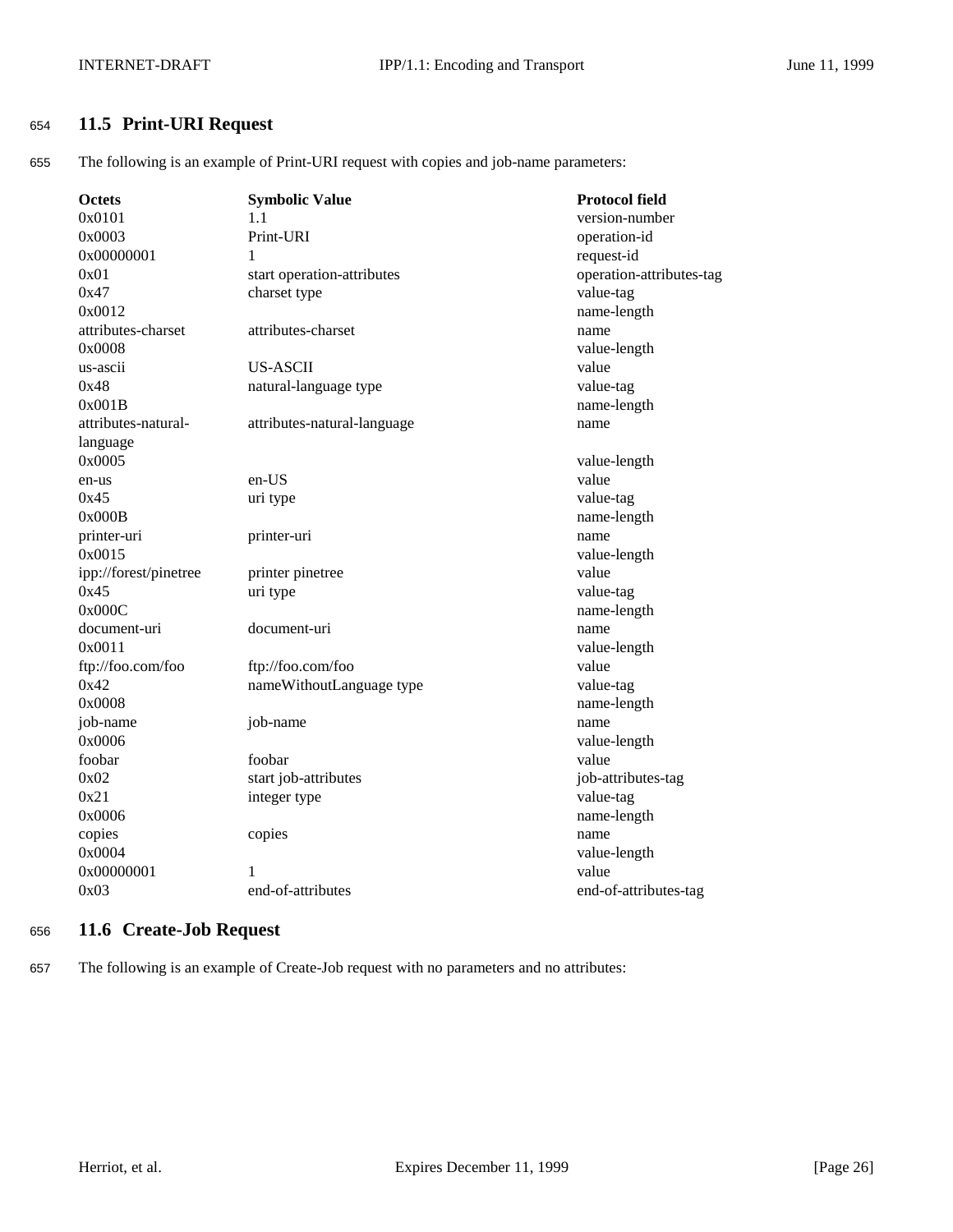| <b>Octets</b>         | <b>Symbolic Value</b>       | <b>Protocol field</b>    |
|-----------------------|-----------------------------|--------------------------|
| 0x0101                | 1.1                         | version-number           |
| 0x0005                | Create-Job                  | operation-id             |
| 0x00000001            | 1                           | request-id               |
| 0x01                  | start operation-attributes  | operation-attributes-tag |
| 0x47                  | charset type                | value-tag                |
| 0x0012                |                             | name-length              |
| attributes-charset    | attributes-charset          | name                     |
| 0x0008                |                             | value-length             |
| us-ascii              | US-ASCII                    | value                    |
| 0x48                  | natural-language type       | value-tag                |
| 0x001B                |                             | name-length              |
| attributes-natural-   | attributes-natural-language | name                     |
| language              |                             |                          |
| 0x0005                |                             | value-length             |
| en-us                 | $en-US$                     | value                    |
| 0x45                  | uri type                    | value-tag                |
| 0x000B                |                             | name-length              |
| printer-uri           | printer-uri                 | name                     |
| 0x0015                |                             | value-length             |
| ipp://forest/pinetree | printer pinetree            | value                    |
| 0x03                  | end-of-attributes           | end-of-attributes-tag    |

## <sup>658</sup> **11.7 Get-Jobs Request**

659 The following is an example of Get-Jobs request with parameters but no attributes: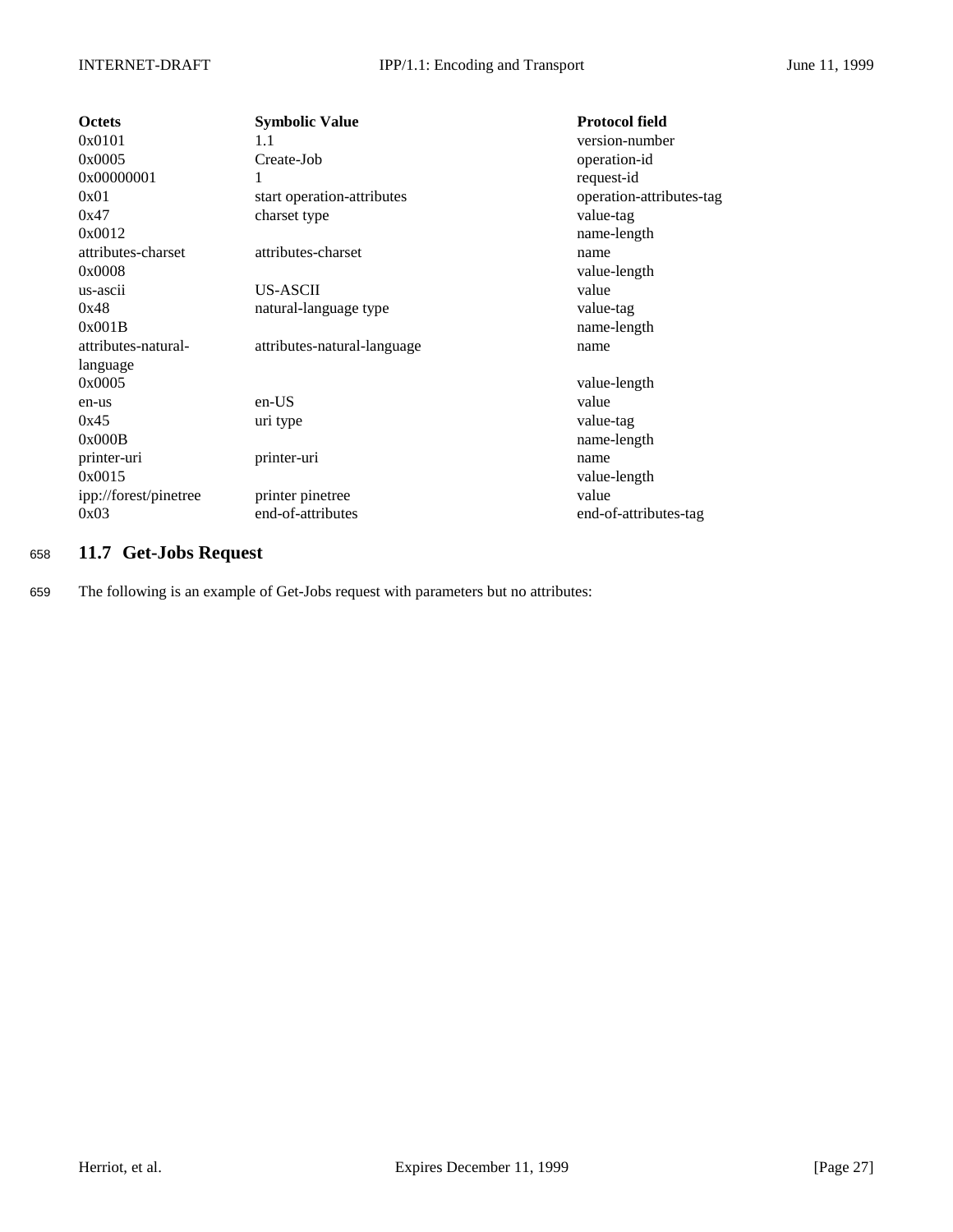| Octets                      | <b>Symbolic Value</b>       | <b>Protocol field</b>    |
|-----------------------------|-----------------------------|--------------------------|
| 0x0101                      | 1.1                         | version-number           |
| 0x000A                      | Get-Jobs                    | operation-id             |
| 0x00000123                  | 0x123                       | request-id               |
| 0x01                        | start operation-attributes  | operation-attributes-tag |
| 0x47                        | charset type                | value-tag                |
| 0x0012                      |                             | name-length              |
| attributes-charset          | attributes-charset          | name                     |
| 0x0008                      |                             | value-length             |
| us-ascii                    | <b>US-ASCII</b>             | value                    |
| 0x48                        | natural-language type       | value-tag                |
| 0x001B                      |                             | name-length              |
| attributes-natural-language | attributes-natural-language | name                     |
| 0x0005                      |                             | value-length             |
| en-us                       | en-US                       | value                    |
| 0x45                        | uri type                    | value-tag                |
| 0x000B                      |                             | name-length              |
| printer-uri                 | printer-uri                 | name                     |
| 0x0015                      |                             | value-length             |
| ipp://forest/pinetree       | printer pinetree            | value                    |
| 0x21                        | integer type                | value-tag                |
| 0x0005                      |                             | name-length              |
| limit                       | limit                       | name                     |
| 0x0004                      |                             | value-length             |
| 0x00000032                  | 50                          | value                    |
| 0x44                        | keyword type                | value-tag                |
| 0x0014                      |                             | name-length              |
| requested-attributes        | requested-attributes        | name                     |
| 0x0006                      |                             | value-length             |
| job-id                      | job-id                      | value                    |
| 0x44                        | keyword type                | value-tag                |
| 0x0000                      | additional value            | name-length              |
| 0x0008                      |                             | value-length             |
| job-name                    | job-name                    | value                    |
| 0x44                        | keyword type                | value-tag                |
| 0x0000                      | additional value            | name-length              |
| 0x000F                      |                             | value-length             |
| document-format             | document-format             | value                    |
| 0x03                        | end-of-attributes           | end-of-attributes-tag    |

## <sup>660</sup> **11.8 Get-Jobs Response**

661 The following is an of Get-Jobs response from previous request with 3 jobs. The Printer returns no information about the second 662 job (because of security reasons):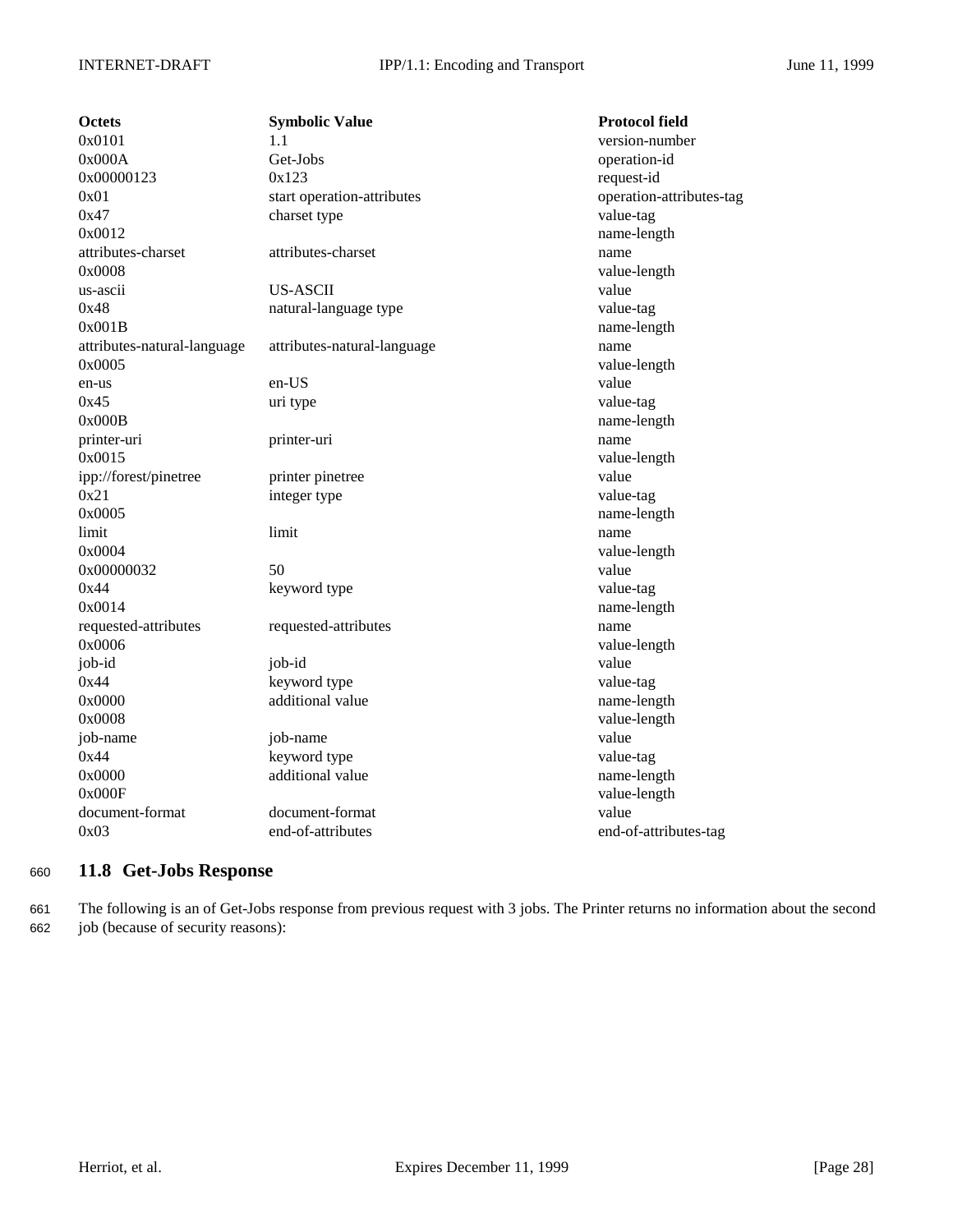**Octets Symbolic Value Protocol field**  $0x0101$  1.1 version-number 0x0000 successful-ok status-code  $0x00000123$   $0x123$  request-id (echoed back) 0x01 start operation-attributes operation-attribute-tag 0x47 charset type charset type value-tag 0x0012 name-length attributes-charset attributes-charset name 0x000A value-length ISO-8859-1 ISO-8859-1 value 0x48 natural-language type value-tag 0x001B name-length attributes-natural-language attributes-natural-language name 0x0005 value-length en-us en-US value 0x41 textWithoutLanguage type value-tag 0x000E name-length status-message status-message name 0x000D value-length successful-ok successful-ok value 0x02 start job-attributes (1st object) job-attributes-tag 0x21 integer type value-tag 0x0006 name-length job-id job-id name 0x0004 value-length 147 value 0x36 nameWithLanguage value-tag 0x0008 name-length job-name job-name name 0x000C value-length 0x0005 sub-value-length fr-ca fr-CA value 0x0003 sub-value-length fou **fou fou fou have fou have have have have have have have have h** 0x02 start job-attributes (2nd object) job-attributes-tag 0x02 start job-attributes (3rd object) job-attributes-tag 0x21 integer type value-tag 0x0006 name-length job-id job-id name 0x0004 value-length 148 and 149 value of the state of the state of the state of the state of the state of the state of the state of the state of the state of the state of the state of the state of the state of the state of the state of the st 0x36 nameWithLanguage value-tag 0x0008 name-length job-name job-name name 0x0012 value-length 0x0005 sub-value-length de-CH de-CH value 0x0009 sub-value-length isch guet isch guet name

0x03 end-of-attributes end-of-attributes-tag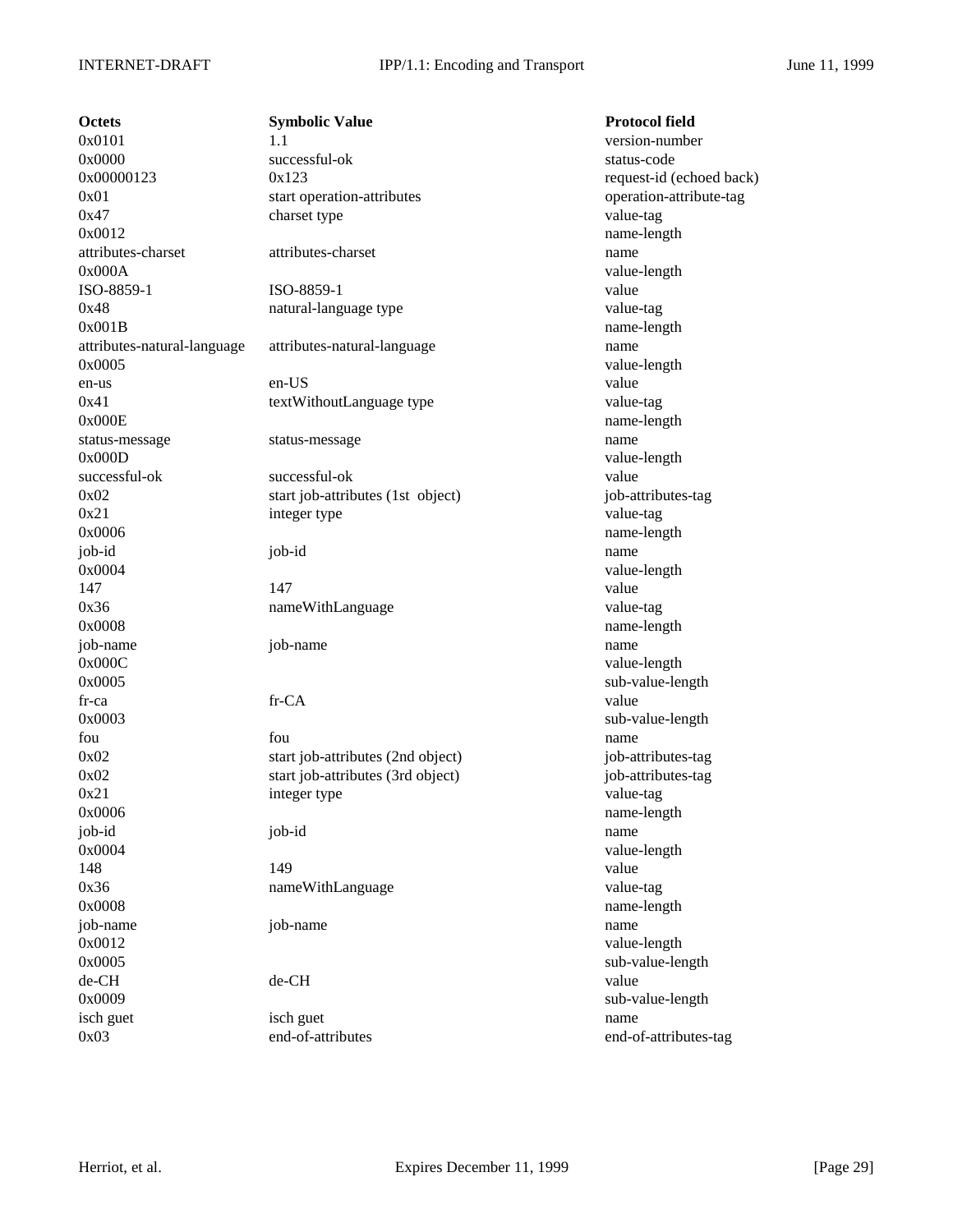# **12. Appendix C: Registration of MIME Media Type Information for "application/ipp"**

 This appendix contains the information that IANA requires for registering a MIME media type. The information following this paragraph will be forwarded to IANA to register application/ipp whose contents are defined in Section 3 "Encoding of the Operation Layer" in this document:

**MIME type name:** application

### **MIME subtype name:** ipp

 A Content-Type of "application/ipp" indicates an Internet Printing Protocol message body (request or response). Currently there is one version: IPP/1.1, whose syntax is described in Section 3 "Encoding of the Operation Layer" of [ipp-pro], and whose semantics are described in [ipp-mod].

- **Required parameters:** none
- **Optional parameters:** none
- **Encoding considerations:**

 IPP/1.1 protocol requests/responses MAY contain long lines and ALWAYS contain binary data (for example attribute value lengths).

### **Security considerations:**

 IPP/1.1 protocol requests/responses do not introduce any security risks not already inherent in the underlying transport protocols. Protocol mixed-version interworking rules in [ipp-mod] as well as protocol encoding rules in [ipp-pro] are complete and unambiguous.

#### **Interoperability considerations:**

 IPP/1.1 requests (generated by clients) and responses (generated by servers) MUST comply with all conformance requirements imposed by the normative specifications [ipp-mod] and [ipp-pro]. Protocol encoding rules specified in [ipp-pro] are comprehensive, so that interoperability between conforming implementations is guaranteed (although support for specific optional features is not ensured). Both the "charset" and "natural-language" of all IPP/1.1 attribute values which are a LOCALIZED-STRING are explicit within IPP protocol requests/responses (without recourse to any external information in HTTP, SMTP, or other message transport headers).

#### **Published specifications:**

- [ipp-mod] Isaacson, S., deBry, R., Hastings, T., Herriot, R., Powell, P., "Internet Printing Protocol/1.1: Model and Semantics" draft-ietf-ipp-model-v11-03.txt, June, 1999.
- [ipp-pro] Herriot, R., Butler, S., Moore, P., Turner, R., "Internet Printing Protocol/1.1: Encoding and Transport", draft-ietf-ipp-protocol-v11-02.txt, June, 1999.

## **Applications which use this media type:**

Internet Printing Protocol (IPP) print clients and print servers, communicating using HTTP/1.1 (see [IPP-PRO]), SMTP/ESMTP,

 FTP, or other transport protocol. Messages of type "application/ipp" are self-contained and transport-independent, including "charset" and "natural-language" context for any LOCALIZED-STRING value.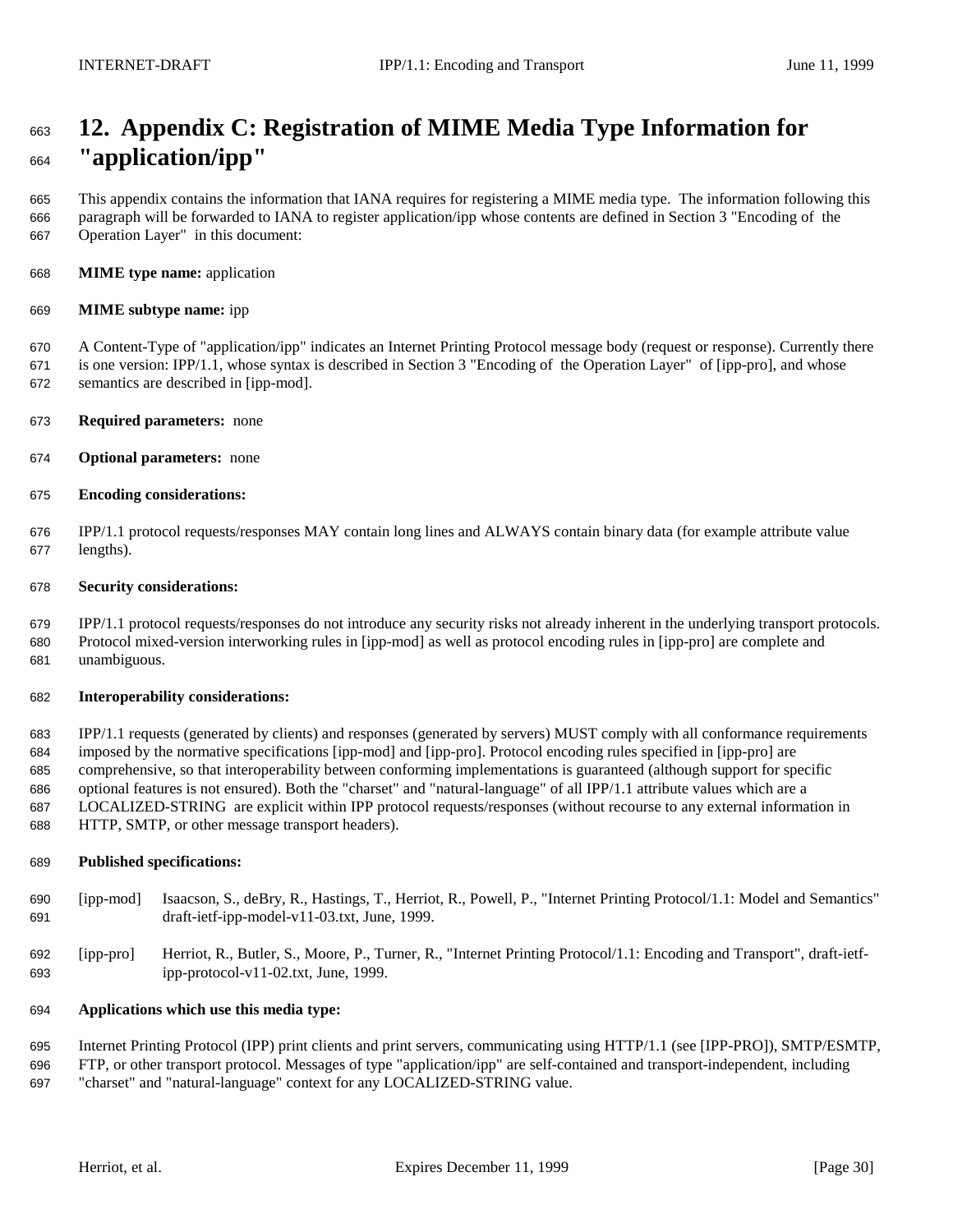**Person & email address to contact for further information:**

| 699<br>700 | <b>Tom Hastings</b><br>Xerox Corporation |
|------------|------------------------------------------|
| 701        | 737 Hawaii St. ESAE-231                  |
| 702        | El Segundo, CA                           |
|            |                                          |
| 703        | Phone: 310-333-6413                      |
| 704        | Fax: 310-333-5514                        |
| 705        | Email: thastings@cp10.es.xerox.com       |
|            |                                          |
| 706        | or                                       |
|            |                                          |
| 707        | <b>Robert Herriot</b>                    |
| 708        | <b>Xerox Corporation</b>                 |
| 709        | 3400 Hillview Ave., Bldg #1              |
| 710        | Palo Alto, CA 94304                      |
|            |                                          |
| 711        | Phone: 650-813-7696                      |
| 712        | Fax: 650-813-6860                        |
| 713        | Email: robert.herriot@pahv.xerox.com     |
|            |                                          |
| 714        | <b>Intended usage:</b>                   |
|            |                                          |
| 715        | COMMON                                   |
|            |                                          |

# **13. Appendix D: Changes from IPP/1.0**

- IPP/1.1 is identical to IPP/1.0 [RFC2565] with the follow changes:
- 1. Attributes values that identify a printer or job object use a new 'ipp' scheme. The 'http' and 'https' schemes are supported only for backward compatibility. See section 5.
- 2. Clients MUST support of Digest Authentication, IPP Printers SHOULD support Digest Authentication. See Section 6.1.1
- 3. TLS is recommended for channel security. In addition, SSL3 may be supported for backward compatibility. See Section 6.1.2
- 4. For interoperability with IPP/1.0, IPP/1.1 Clients SHOULD support IPP/1.0 conformance requirements. IPP/1.1 Printers SHOULD support IPP/1.0 conformance requirements. See section 7.1.
- 5. IPP/1.1 objects SHOULD accept any request with major version number '1'. See section 7.1.
- 6. IPP objects SHOULD return the URL scheme requested for "job-printer-uri" and "job-uri" Job Attributes, rather than the URL scheme used to create the job. See section 7.2

# **14. Full Copyright Statement**

 The IETF takes no position regarding the validity or scope of any intellectual property or other rights that might be claimed to pertain to the implementation or use of the technology described in this document or the extent to which any license under such rights might or might not be available; neither does it represent that it has made any effort to identify any such rights. Information